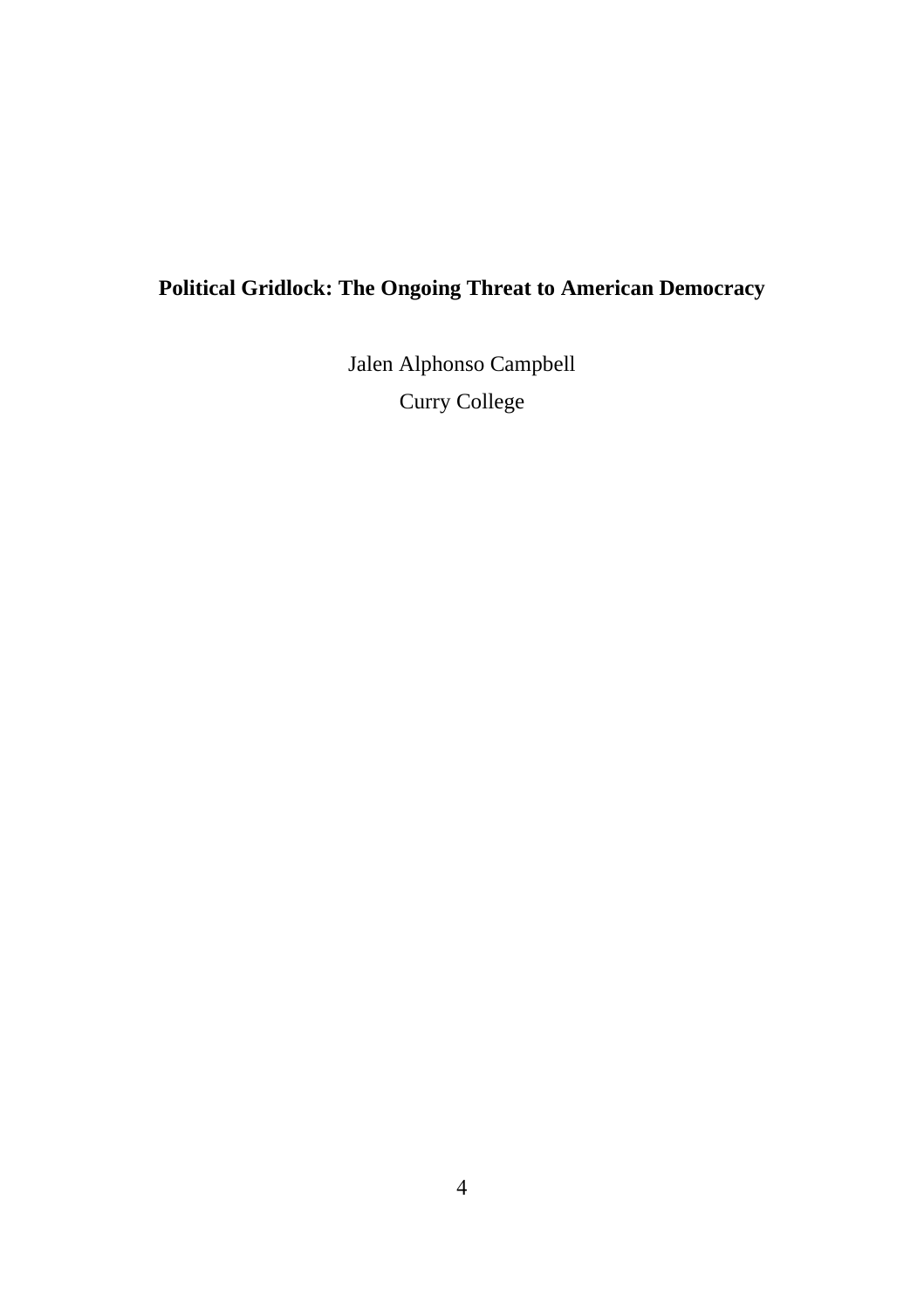**Abstract:** My paper answers the question: What are the origins of extreme political gridlock in the United States government and how can it be solved? I use quantitative research in order to measure the exact periods of split government, and I note its effect on the probability of enacting legislation. The qualitative research highlights the key factors that led to increasing political gridlock from 1964- 2016. From my case study, I argue political gridlock has increased because of ideological shifts in voters and politicians between 1980 and 1992, voting system imbalances, and critical political and economic juncture. I conclude with a comparative analysis of the US Congress, and possible solutions that can be used to solve gridlock. Each solution is linked to one of the key issues established in the case study, and from them I find that through constitutional reforms of the political system, political gridlock can be countered.

**Keywords**: Political Gridlock, Democratic Systems, Unified Government, Divided Government, Executive Branch, Legislative Branch, American Politics, Solutions to Gridlock.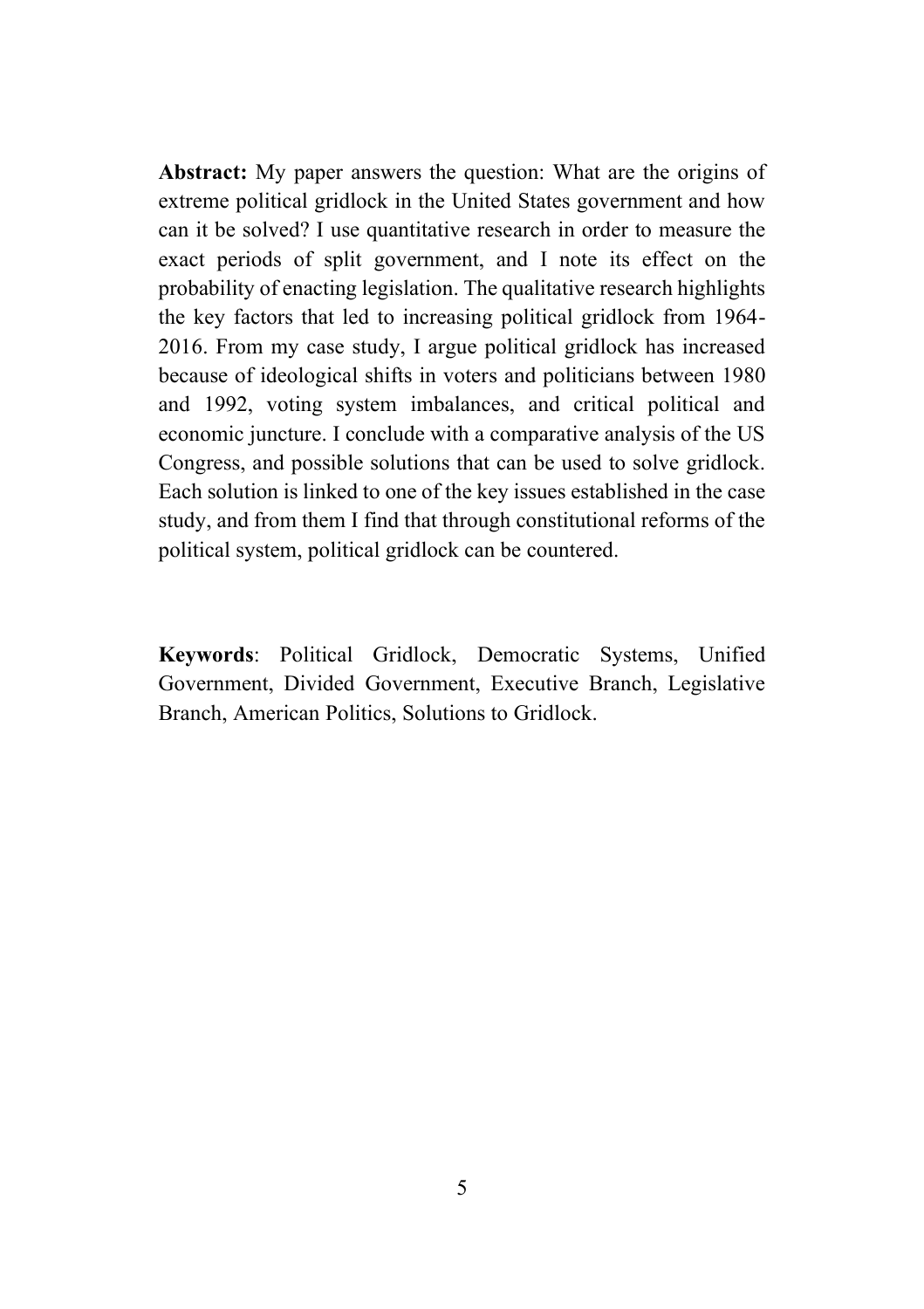#### **Introduction**

How is political gridlock created in the US government, and what are some ways to solve it? The United States government is one of the first democratic governments created in world history. Through the signing of the Constitution in 1787, the United States federal government was established with three branches of government, the legislative branch, the executive branch, and the judicial branch. The function of each branch of government is to provide a system of checks and balances to limit the power in each individual branch, to enact laws that further increase the rights of American citizens, and to ensure that the American political system runs to the will of the people. Despite being one of the oldest democratic systems, there are problems currently impacting the United States federal government. The main problem is the clashing of political parties within the government, and the negative impact it has on enacting laws. It is because of political gridlock that laws reduce the government's ability to address critical social and economic problems.

For this study, it is important to understand the definition of democracy, and the different types and structures of democratic governments. In Kesselman et al. (2012), countries with democratic governments are divided into two groups: presidential systems (the government of the United States) and parliamentary systems (the government of the United Kingdom), but there are nations that are a combination of both systems (France and Portugal). While structurally different, in order to be classified as democratic governments, parliamentary and presidential systems contain five key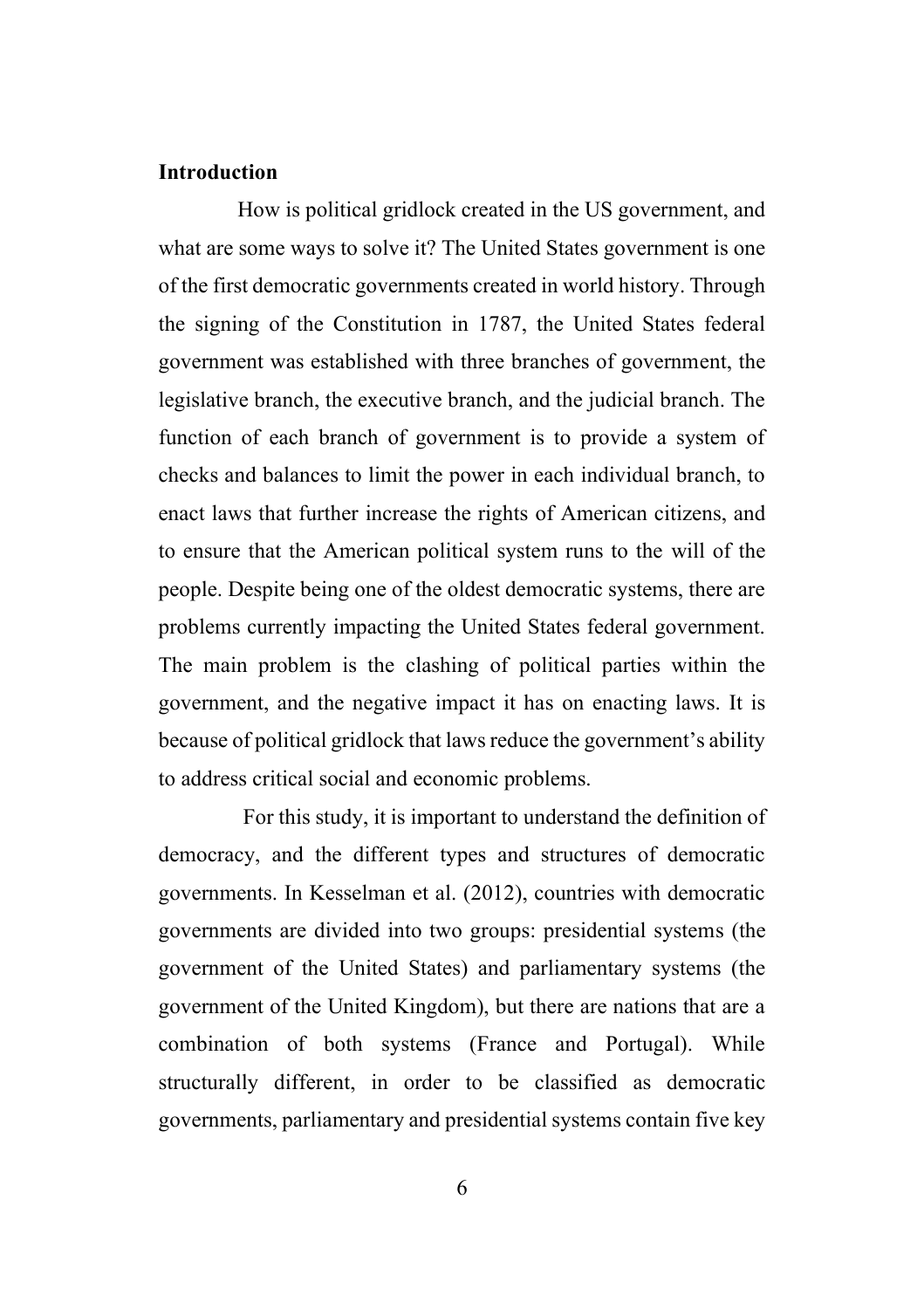factors: fair and free elections, institutionalized rules and norms, organized critical opposition, basic civil liberties and human rights, and an independent judiciary.

The differences between these democratic governments is shown through the structure of the governments. Presidential systems have independent legislative and executive branches, and the powers of the executive branch are mainly vested in the office of the President, who is the head of government and head of state. A key factor within some Presidential systems, such as the United States, is the existence of a two-party system, with Single Member Districts in national elections. It is the constricting two party system that locks the United States into having either liberal or conservative ideologies, which when given power within the separate executive and legislative branches leads to political gridlock (Kesselman et al. 2012).

In a presidential system, "the legislature and the chief executive have their own fixed schedule […] and their own political mandate […] and often have different political agendas" (Kesselman et al. 2012:69). This shows that due to both the legislative and executive branch being independent bodies from each other, they can set different political goals, and this can lead to clashes between both branches of government. Even when both parties in a presidential system are in control of a branch of government, "stalemates on key items of legislation are common" (Kesselman et al. (2012:69)), and it becomes difficult for laws to be created and passed in a Presidential system. Although Kesselman et al. (2012) provide a potential hypothesis for why political gridlock occurs in the United States – due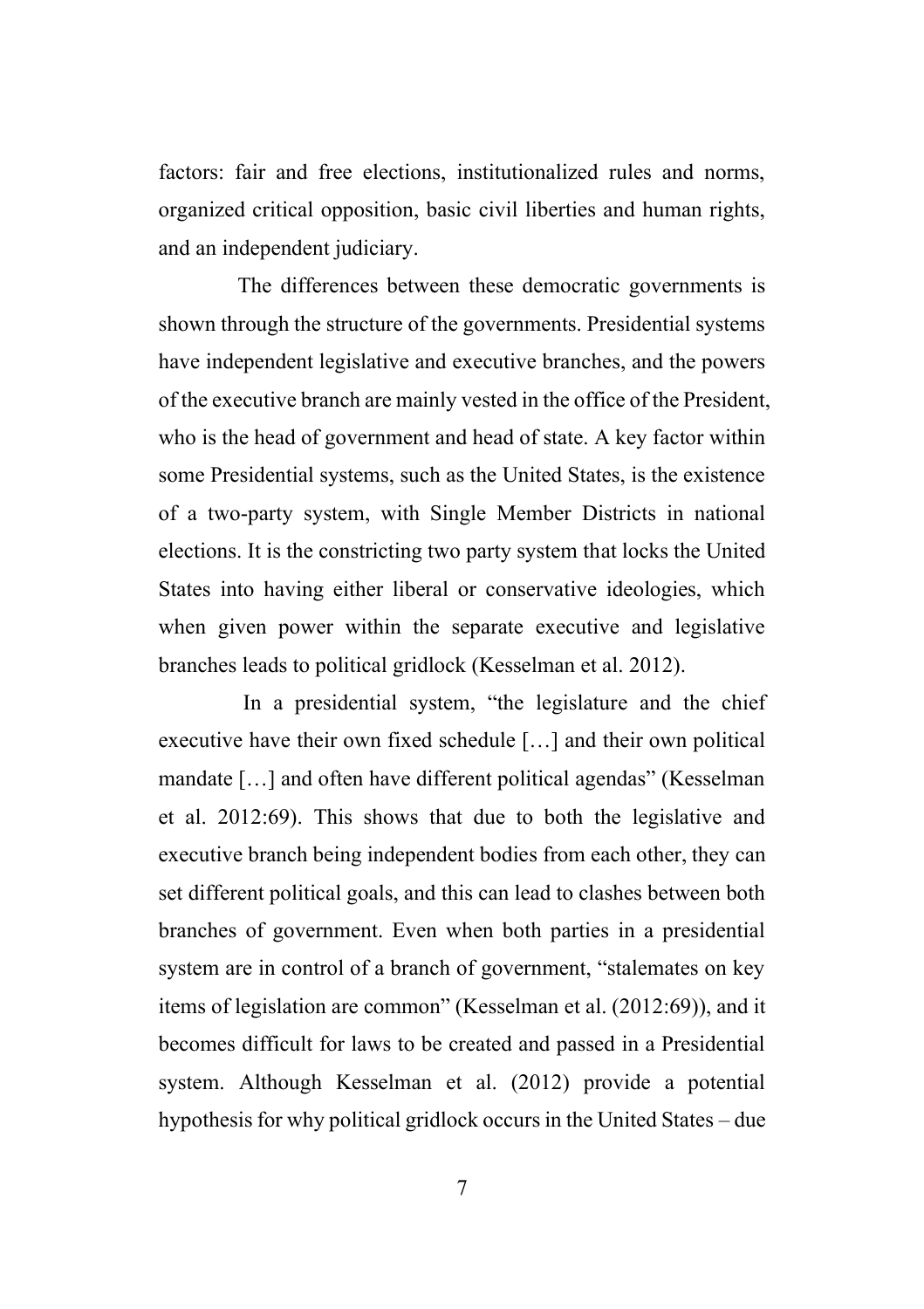to the independent executive and legislative branch – there is not a clear consensus in the literature, and I will highlight other potential hypotheses in the subsequent section. Without a clear answer to causes and solutions for gridlock, American politics is doomed to a continuation of political inaction and lack of progress.

The various beliefs over the causes of political gridlock are introduced in the literature review of this paper. I highlight the insights of the authors of scholarly research on the subject and compare the information of most of my sources to see how the findings of each source compliment or contrast with each other. From there, the case study section takes a quantitative and qualitative examination into political gridlock within contemporary America. Information that describes different methods for avoiding gridlock in the United States and other presidential systems is explored in the "Solutions to Gridlock" section. Lastly, my conclusion section presents my understanding of the key factors of political gridlock, and my theories for multiple solutions to gridlock in the American government.

### **Literature Review**

In reviewing the literature, I found five schools of thought that describe why political gridlock occurs in the United States. Within each section, various political scientists provide information that show how political gridlock occurs from cultural reasons or institutional reasons. Cultural explanations for political gridlock would include critical junctures in American society that changed the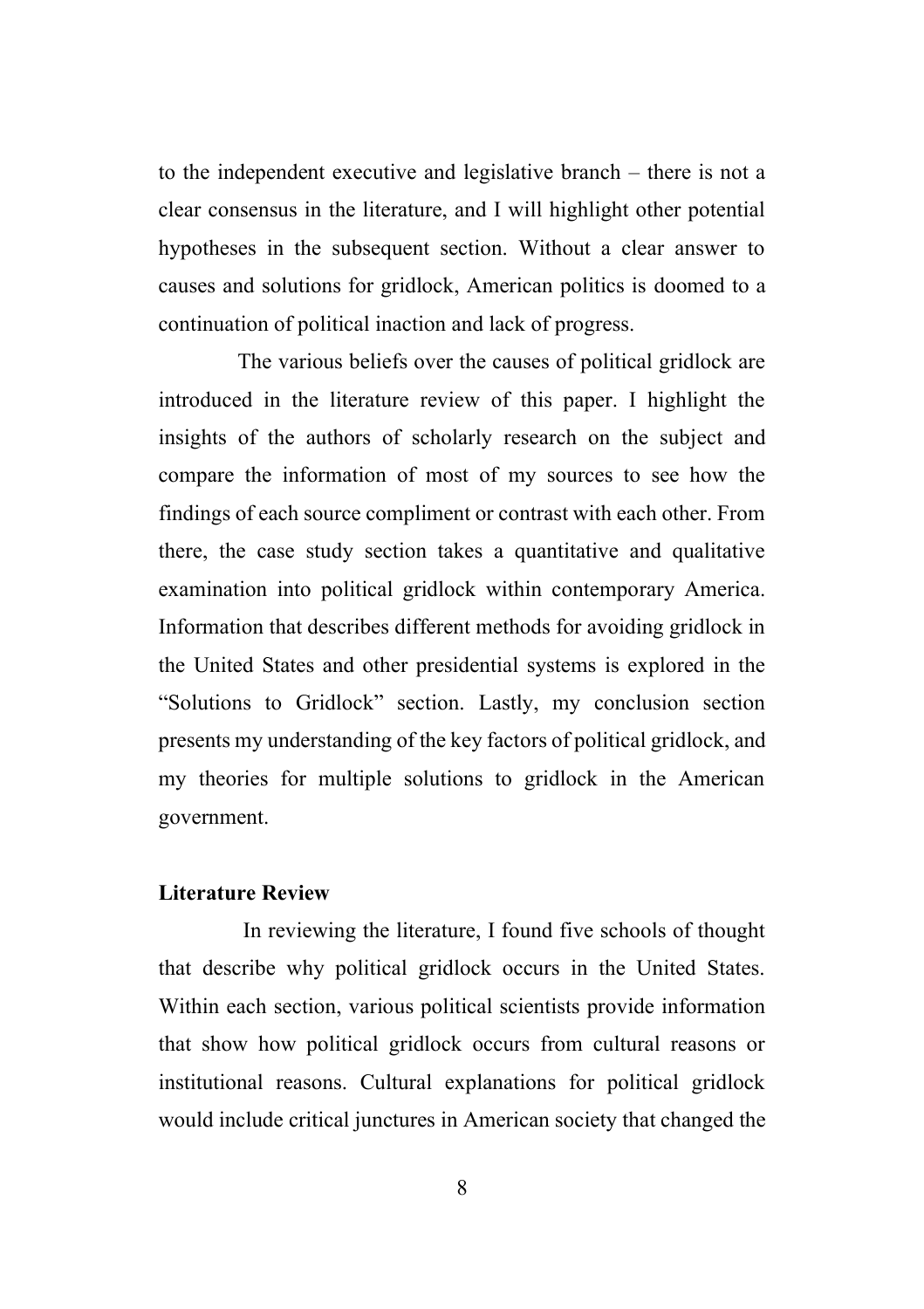political beliefs of both politicians and voters. Institutional reasons would examine how the structure of government, the relationship between both parties in the United States, and the structure of the voting system in the United States cause political gridlock. The cultural causes of political gridlock, as well as a few of the institutional causes of political gridlock are shown by the authors Dolbeare and Cummings (2004); Brady and Volden (2006); and Thurber and Yoshinaka (2015). Each source provides historical factors that have contributed to political gridlock from the 1960s to the contemporary period, but diverge on the direct factors causing political gridlock.

Dolbeare and Cummings (2004), argues the cause of political gridlock was the shift to the "right" by both voters and politicians, in response to the government's failure in handling crises in both the 1960s and 1970s. The reason for the pull "right" by voters and politicians was the Democratic Party controlled power in the federal government, and influenced policies to promote the ideas of the "left," such as the Great Society. This was a failure because when the United States began to experience economic problems, many blamed the progressive policies of the Democrats. Some of the examples that Dolbeare and Cummings (2004) provides are: the economic crisis of stagflation, which was created through excess government spending in both the Vietnam War and Great Society programs, the military defeat in the Vietnam War, and the political corruption that was shown in the Watergate scandal. Watergate would lead to a push in Congress to limit presidential powers in the federal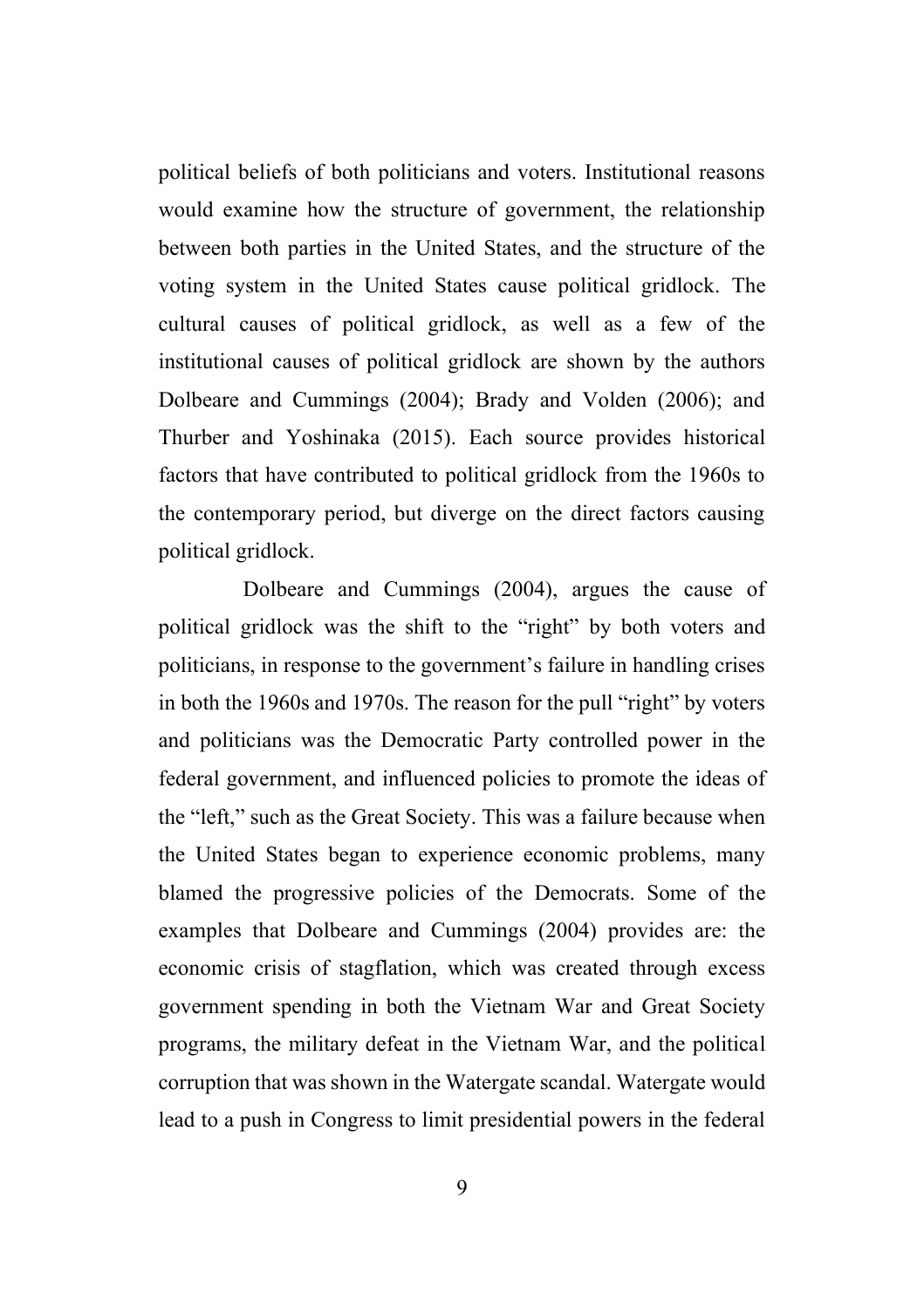government, while both Watergate and the excess spending from the Vietnam War would push voters to prefer smaller government.

Brady and Volden (2006) agree with Dolbeare and Cummings (2004) that the shift to the "right" in the 1960s and 1970s did lead to political gridlock in the 1980s, and stress the exact cause for the shift was the crisis of stagflation. This is shown when Brady and Volden (2006) point out how the clashes between both the Democratic and Republican parties were mainly over the issues of taxation and government spending. During the presidencies of Ronald Reagan and Bill Clinton, policies that were created by the President of the rival party were able to be passed as legislation in Congress, even if the opposing party controlled it. Brady and Volden (2006) showed that by building coalitions with Congressional members from the opposing party, Presidents still had the ability to pass their own policies for taxation and government spending with little opposition.

Thurber and Yoshinaka (2015), who greatly disagree with Brady and Volden (2006), point out that Presidents have the ability to pass policies within a divided government. Bond, Fleisher, and Cohen. (2015) show how the amount of policies that a President can pass is mainly dependent on their ability to work with both chambers of Congress, not on the popularity of the President. Bond, Fleisher, and Cohen (2015) showed that over time (1953-2012), the success rates of majority Presidents and minority Presidents had greatly widened in the House of Representatives, but the success rates of majority and minority Presidents maintain a steady rate in the Senate. Thurber and Yoshinaka (2015:144) present the argument that the success of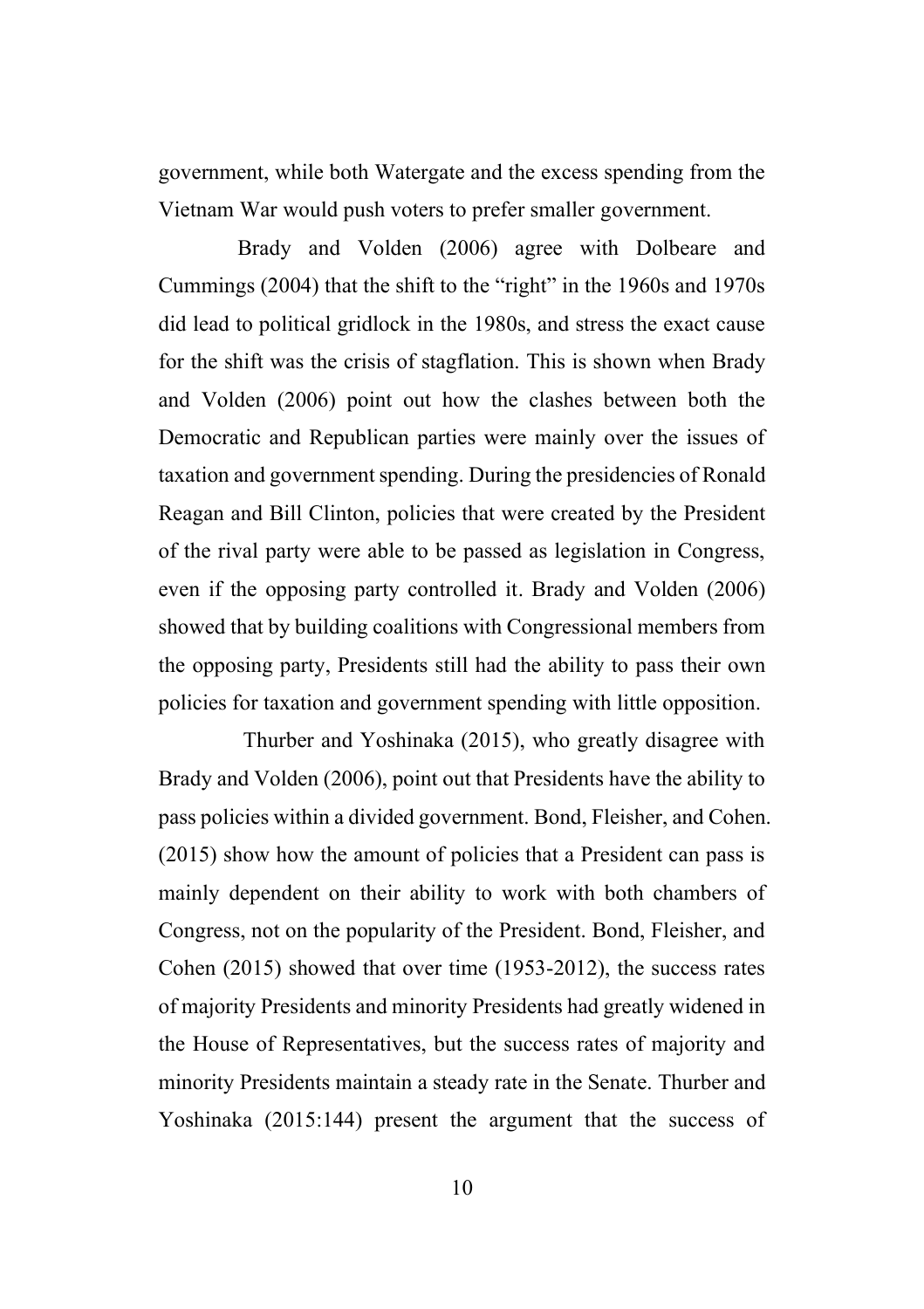minority presidents mainly rests in the hands of politicians in the House of Representatives, as when party polarization increases in the House "majority presidents win more and minority presidents win less (a lot less)." I will explore this specific dynamic in greater depth with my case studies of gridlock and individual presidential behavior below.

The next set of sources focus on the effects of political gridlock on both the American government and society. Saeki (2009), in addition to Callander and Krehbiel (2014), present the argument that political gridlock causes a barrier for policy implementation in the federal government. They also agree that there are some ways that politicians in the federal government try to prevent political gridlock. Saeki (2009) presents the concept of a "winset," which is when veto players in Congress "unanimously support a bill for passage" and mainly occurs when interactions occur between politicians of opposing ideologies. Callander and Krehbiel (2014) show how different types of delegations (representative actions) can prevent different types of political gridlocks.

From my research, I have also found the voting system of the United States can be a contributing factor to political gridlock in the federal government. The authors behind such arguments include Adams (1996), Cox and Morgenstern (1993), Abramowitz and Saunders (1998), and Longley and Peirce (1996). Both Adams (1996) and Cox and Morgenstern (1993) show a deeper analysis for the differences between Single-Member Districts and Multi-Member Districts. The same results of the analysis show that even though the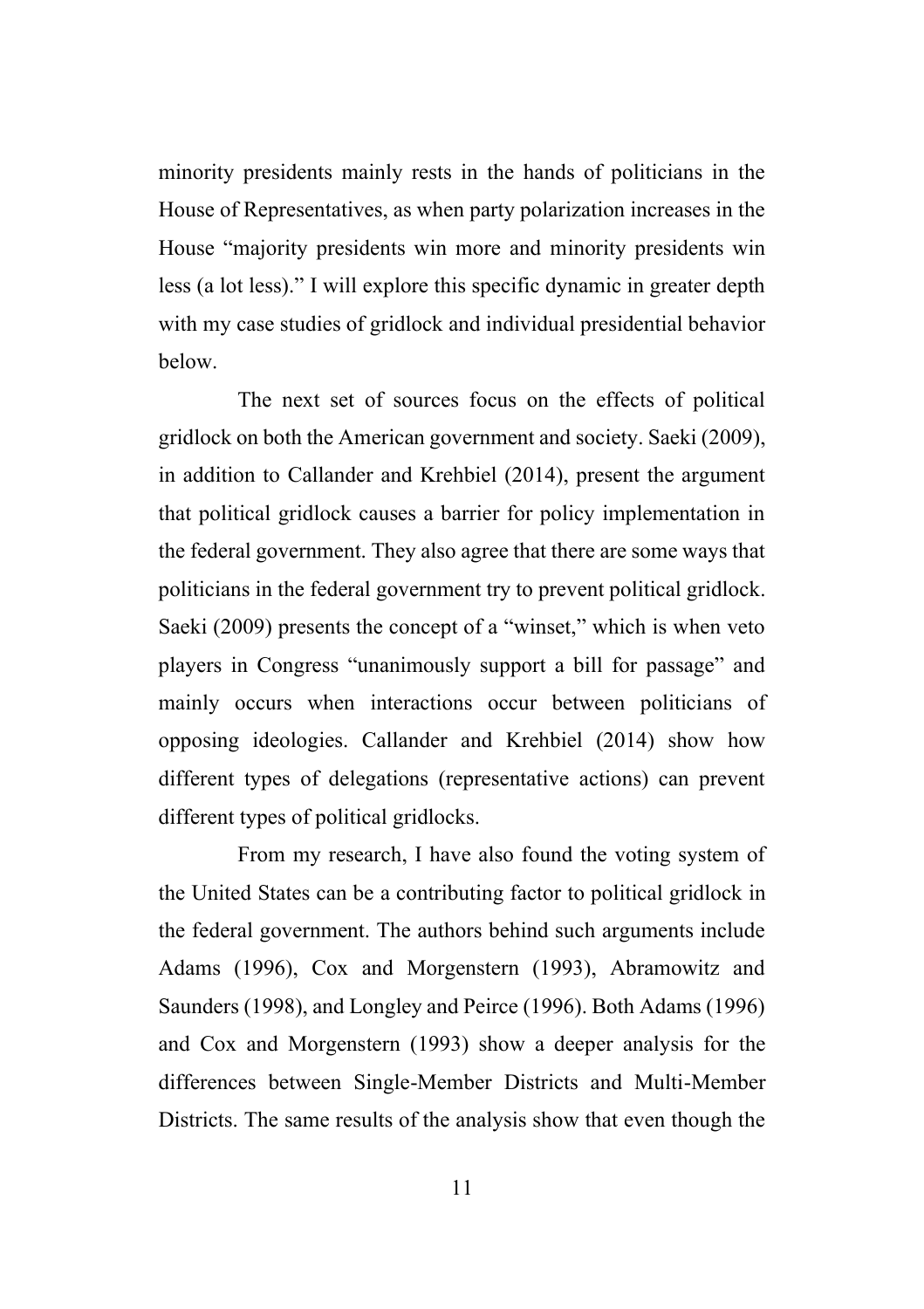United States mainly uses the "winner-take-all system" of Single-Member Districts at a federal level, on the state/local level Multi-Member Districts are used to elect members for state Houses of Representatives, as they promote more ideological diversity within governments. Cox and Morgenstern (1993) convey how in both state and federal elections, the politicians that have a higher chance of winning those elections are those with incumbency advantages, meaning that they have already served a term in the position that is up for election. Some of the examples of incumbency advantages that are provided include having a higher access and patronage for advertising/media and providing "personal service" to their supporters.

Dolbeare and Cummings (2004) agrees with Abramowitz and Saunders (1998) about the shift of American voters to the "right" being caused by issues. These issues called "short-term forces" present cases that show how political realignment of voters lead to the increase in Republican control of Congress in the 1980s. Longley and Peirce (1996) present the argument for how the Electoral College creates an imbalance between the popular votes and the electoral votes that are casted in Presidential elections, and how this imbalance causes groups of people to become discouraged from voting as they feel that it takes away their "voice" in the political system. Abramowitz and Saunders (1998) reinforce the argument that the national voting system of the United States does not help promote the different ideologies of the people, as it mainly promotes the liberal ideals of the Democrats or the conservative ideals of the Republicans,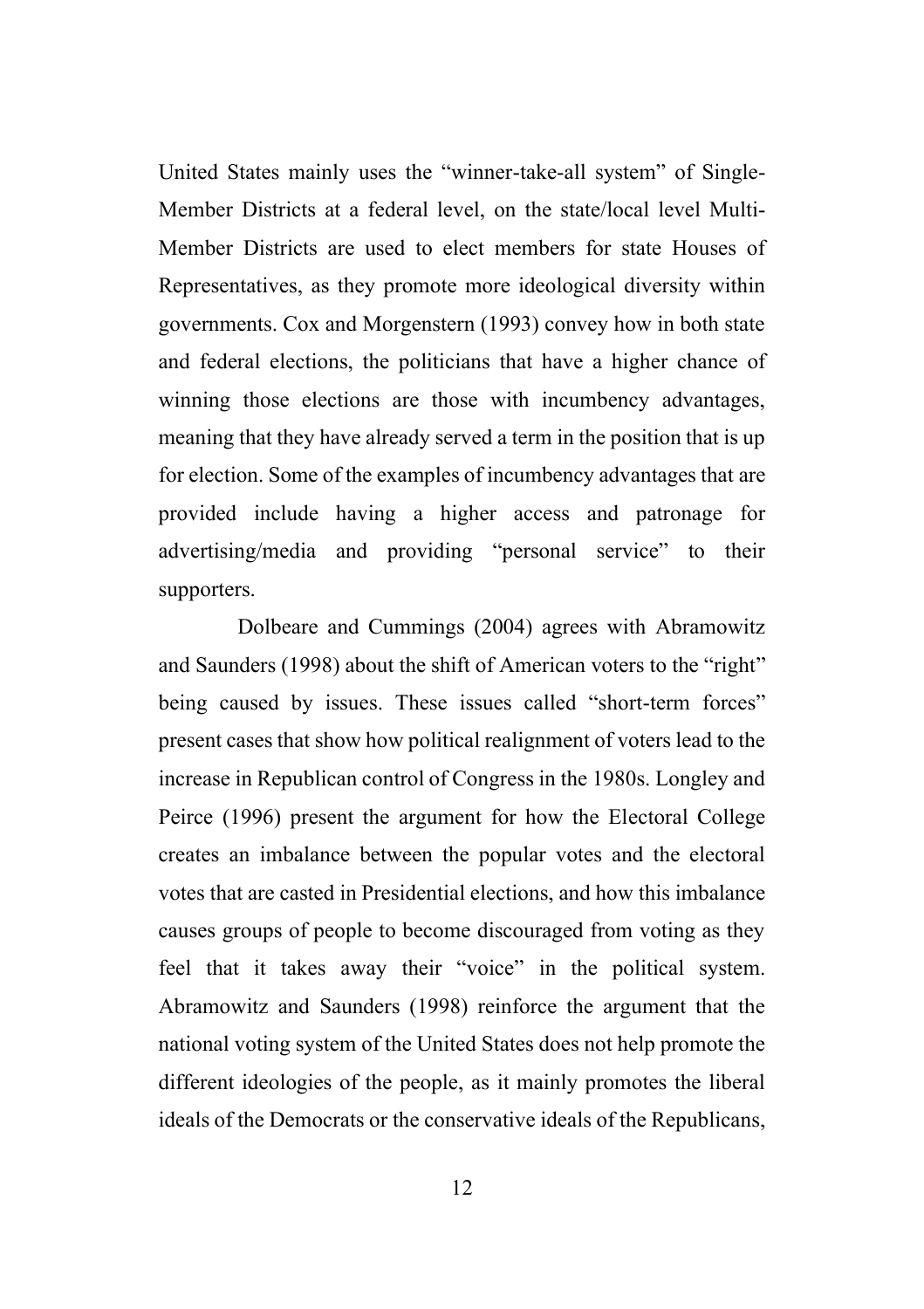but fails to provide any room for the ideals of other political beliefs or third parties to gain offices in the federal government – in other words gerrymandering. Dolbeare and Cummings (2004), Abramowitz and Saunders (1998) and Longley and Peirce (1996) show that the use of Single-Member Districts does not allow for better representation of the ideologies of voters, and can be seen as a factor that prevents the political representation that can promote quality legislation.

## **Case Study**

The first step in my research was a quantitative inquiry into gridlock, where I used STATA statistical software to test how legislative success rates in the United States were impacted by three scenarios. First, I show how particular party control of the executive branch can influence the passing of laws. The second variable is party control of the legislative branch, which I used a dichotomous coding for both the executive and legislative variables (dichotomous= 1,0). The last independent variable is unified party control over the federal government, which are periods in time where one party controls both the executive and legislative branches.

To map out these three independent variables, and to see how they relate to the passing of laws in the federal government, I examined party affiliations in the federal government and the number of laws passed by Congress from 1963-2016. For presidential party affiliation, I found that there are four Democratic presidents and five Republican presidents. In terms of Congress, I wrote which party had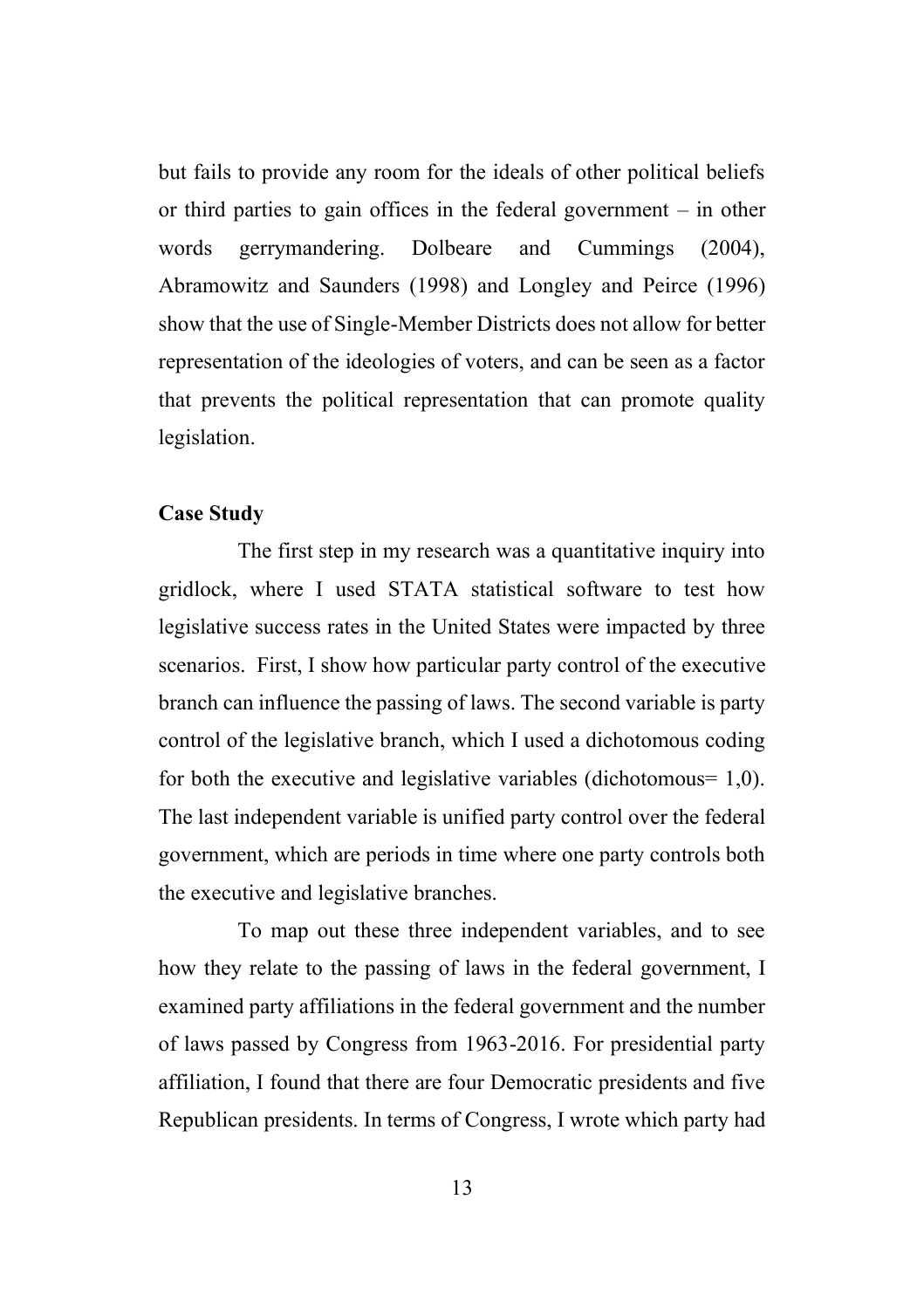control in both chambers of Congress, and found periods where one political party had control of both chambers. Specifically, from 1963- 1981, as the Democrats were in control of Congress, which reinforces why voters and politicians made a shift to the "right" during that timeperiod.

For unified party control of the federal government, I looked at the points in history that one party controlled both chambers and the office of the president, and found that there are four periods where each party had unified control of both branches. The Democrats had three periods of unified party control, which were: Jimmy Carter (1977-1981), Bill Clinton (1993-1995), and Barack Obama (2009- 2011). The Republicans had control of both branches during the Presidency of George W. Bush (2001-2007). Although Republicans had control of the executive branch through the first two years of Donald Trump's Presidency, these results are not included in this paper.



*Table 1: Declining Legislative Productivity*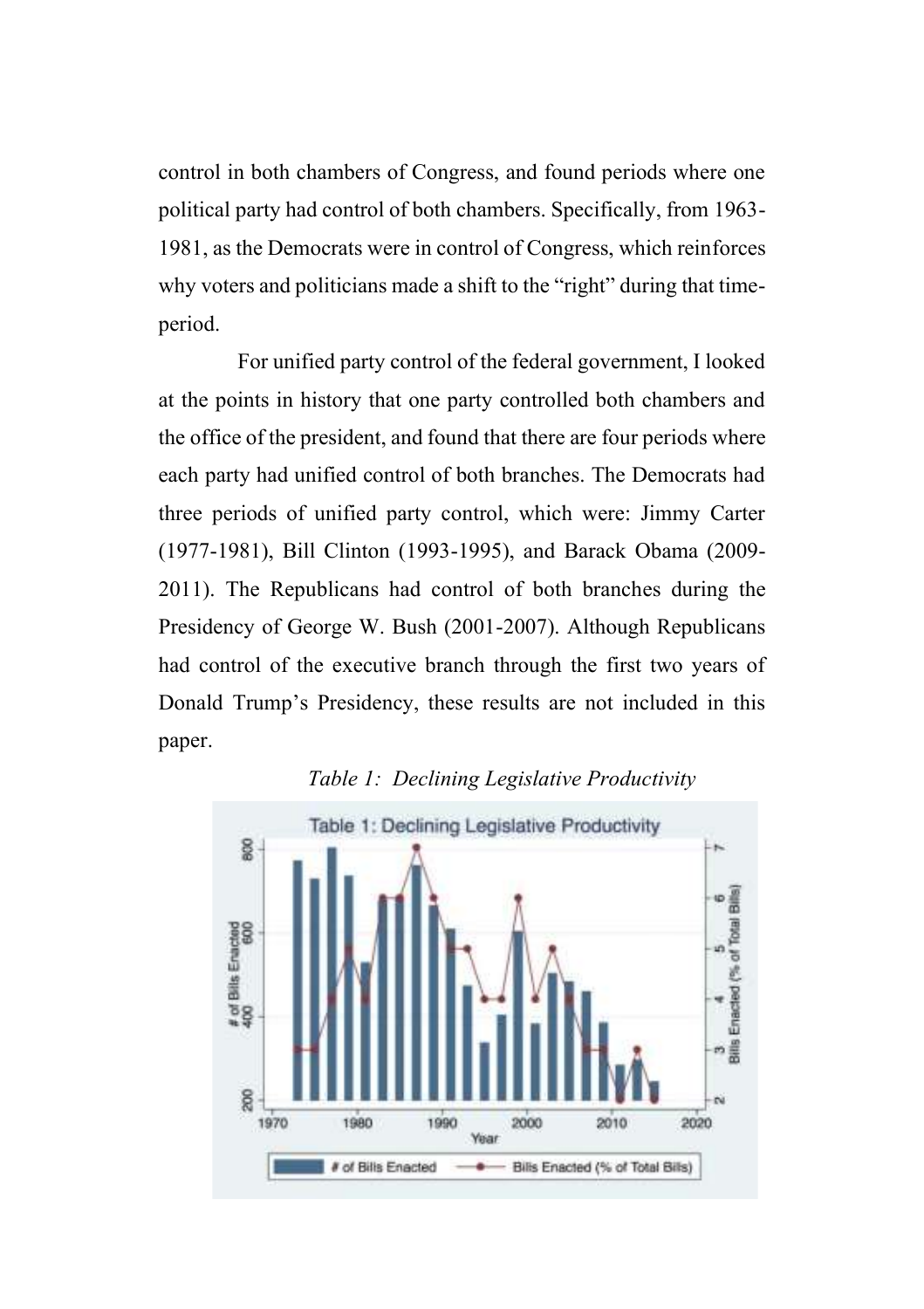To find the amount of legislation passed by Congress, I used the website Govtrack, which provided the number of laws that were passed, enacted, received a formal vote, failed in the legislature, or were vetoed, out of a total number of laws presented in session of Congress from 1973-2016. For my research, I wrote down the number of passed resolutions, which were laws/bills that were passed in both chambers of Congress, the number of enacted laws, and the percentages when compared to total amount of laws in that session of Congress. I recorded these numbers, along with the party identification of Presidents and House of Representatives, and used the information to create two graphs. As shown from the graph "Declining Legislative Productivity", President Reagan had the highest percentage of enacted bills within the last 43 years, with 7% of Bills Enacted. President Clinton had the second highest percentage with 6% of bills enacted. Ultimately, this graph shows that the amount of enacted legislation has been decreasing in the federal government over the course of 43 years, and with the current situation in Washington it is very likely to continue decreasing.

From the information that I gathered to make the previous graph, I created three T-tests in Stata, to show which independent variable would have a greater effect on the passage of bills, and the number of enacted laws. The T-test "Bills passed by Unified Government", uses dichotomous variables 0 and 1, the 0 represented divided government, while the 1 represented unified government. The results of that T-tests were then translated into the graph box titled "Unified Government Passes more Bills."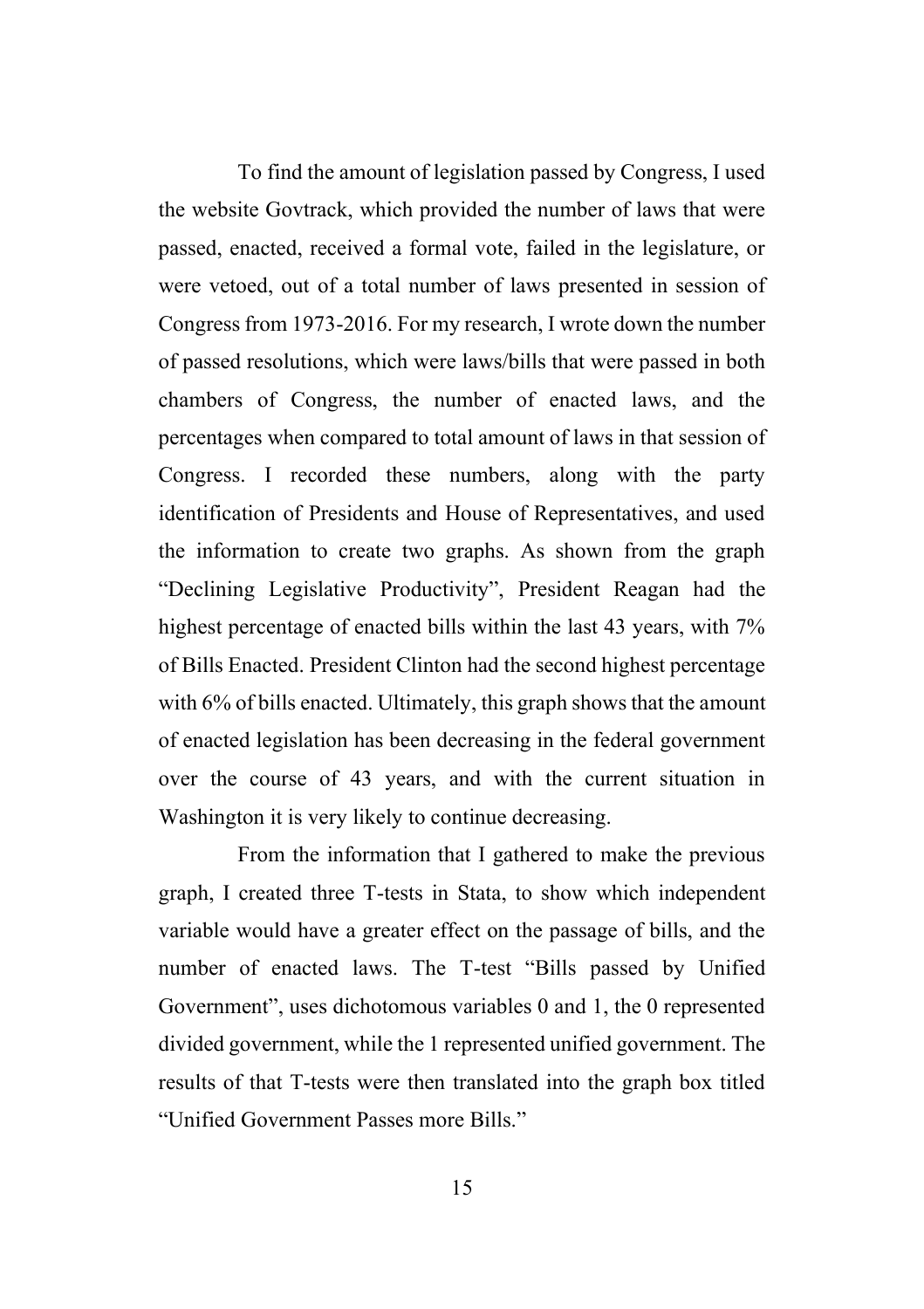

*Table 2: Unified Government Passes More Bills*

As shown in the graph, the mean of the passage of bills under a divided government is "-5.2-", while the mean of the passage of bills under unified government is around "-6.-" While this graph illustrates the fact that under unified government, more bills can be passed in the United States, the T-test conveys another interesting fact. When examining the probability, the test gave a 95% significance that the probability is greater than zero, and that under unified party control, there is an average 30% increase in the percent of bills passed. Although my quantitative research confirmed that legislative productivity in the federal government is not only decreasing, it does not explore how productivity was possible during periods of divided government.

Having established some trends in the data, I now explore how my findings relate to the general findings found in the literature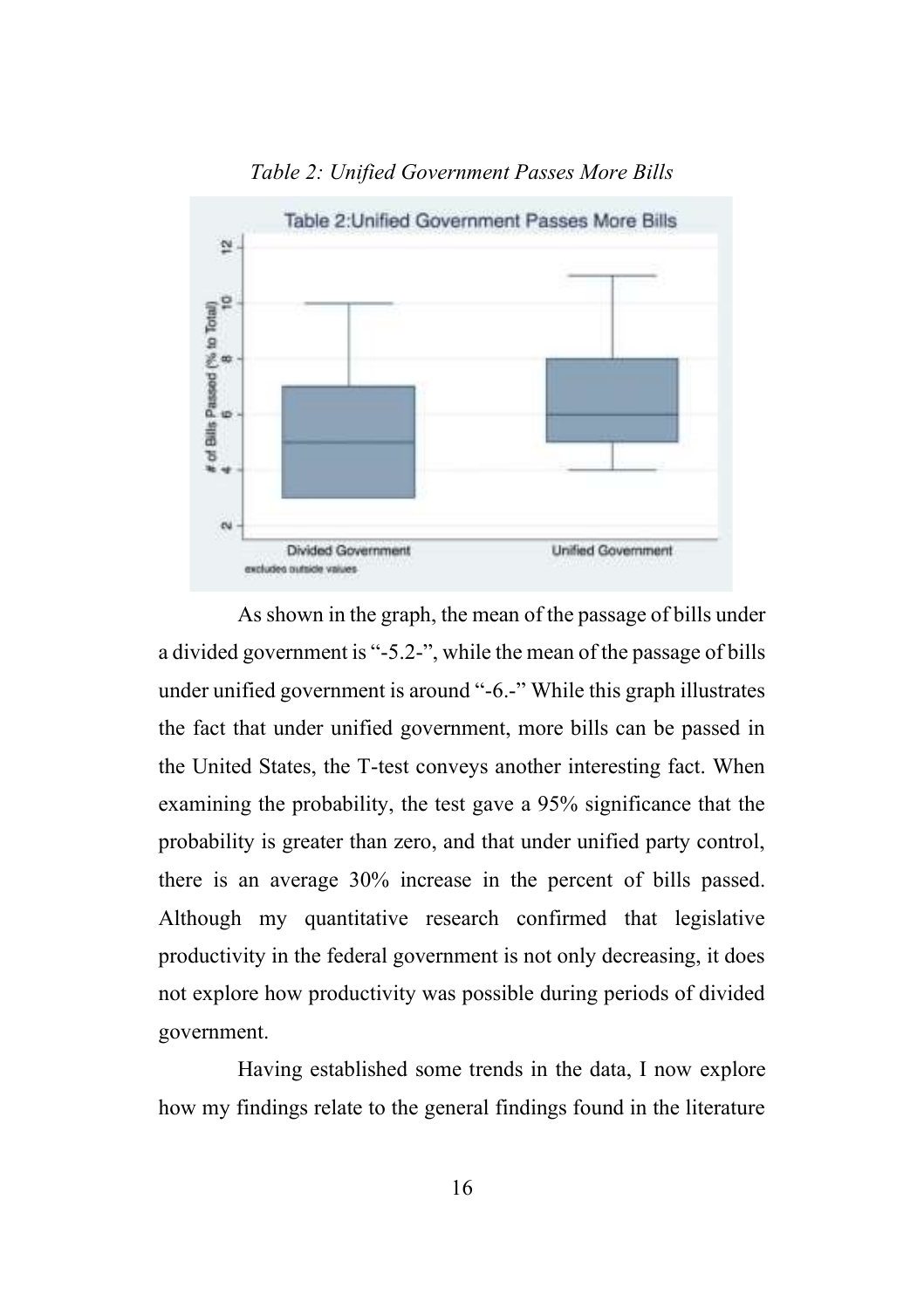to present the qualitative research for my findings. Many of the sources directly link political gridlock to two presidencies, which are the Presidencies of Ronald Reagan (1981-1989) and Bill Clinton (1993-2001) (Brady and Volden 2006; Heffner 2005). Some of the factors that lead to political gridlock are shown to occur before the Presidential election of 1980. To highlight the progression of political gridlock in the American government, I have divided information that I have gained from my sources into Presidential terms, including a brief description of the Presidencies of Richard Nixon to Bill Clinton. Perhaps most importantly, I provide an overview of the personalities of the presidents in terms of their dealings with Congress, political views and as overall individuals (Haffner 2005). Relating this data to the statistical results may show how the personalities of Presidents can make or break political activity in the federal government.

# *Richard Nixon: 37th President (1969-1974), party: Republican*

Even though Nixon was a Republican President and had a Democratic Congress, political gridlock was not a significant problem according to Gillon (2013). Nixon "adopted moderately progressive positions […] favoring cooperation over confrontation" and continued some of the progressive policies within Washington created by Johnson's Great Society. Under the median voter theorem, an event where those in power promote laws that are favored by people in the ideological center, politicians from both parties were able to vote for or against any legislation, without any problems, an example being how liberal Republicans voted for the liberal policies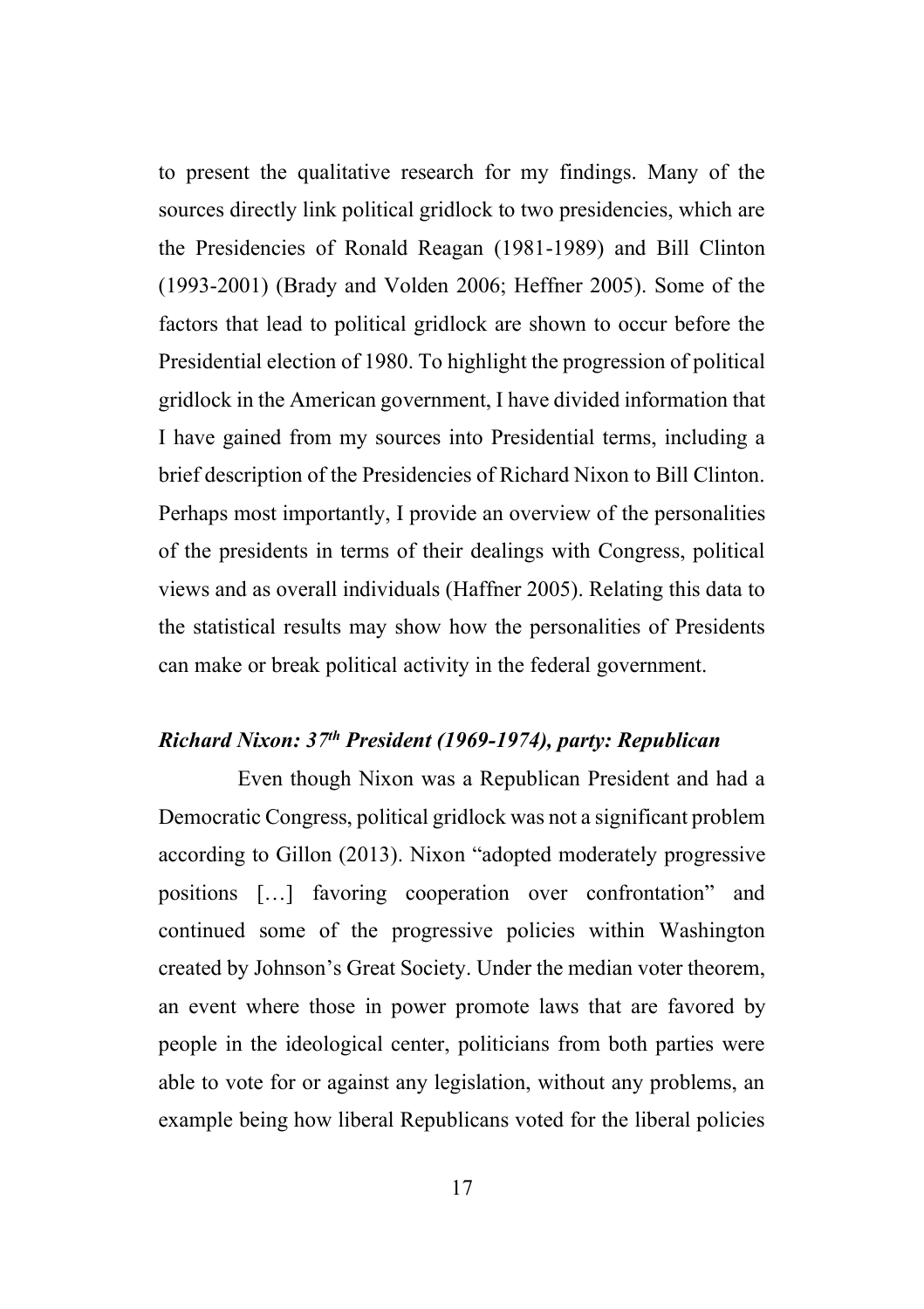of the Great Society (Gillon 2013). We will see under both Reagan and Clinton how conservative Democrats could vote for conservative taxation laws. Under the Nixon administration, many progressive laws were passed with the support of Congress, which included: Affirmative Action, increase in desegregation, and the Clean Air and Clean Water acts.

However, two events under the Nixon administration can be seen as contributing to later political gridlock in the 1980s. The first was the use of the "Southern Strategy" in the election of 1968, which was a campaign strategy that Nixon used in order to get Republican votes within the Southern States, which at the time was largely Democrat. As shown in both Brady and Volden (2006) and Abramowitz and Saunders (1998) most of the ideological shift to the "right" occurred from voters and politicians from the South. It also showed that men were most effected by the shift, as "in the late 1970s, Southern whites still identified with the Democratic Party […] By the mid-1990s, southern whites had become more Republican than their northern counterparts" (Abramowitz and Saunders 1998:640).

The second event that occurred in the Nixon administration was the Watergate Scandal, during Nixon's reelection of 1972, where he won a second term. During the election, Nixon had people wiretap the Democratic headquarters of the Watergate Hotel in order to gain information about the Democrats tactics for the election. However, through an investigation, authorities were able to link the events of Watergate to Nixon, which lead to the second impeachment process in American history, and to Nixon becoming the first president to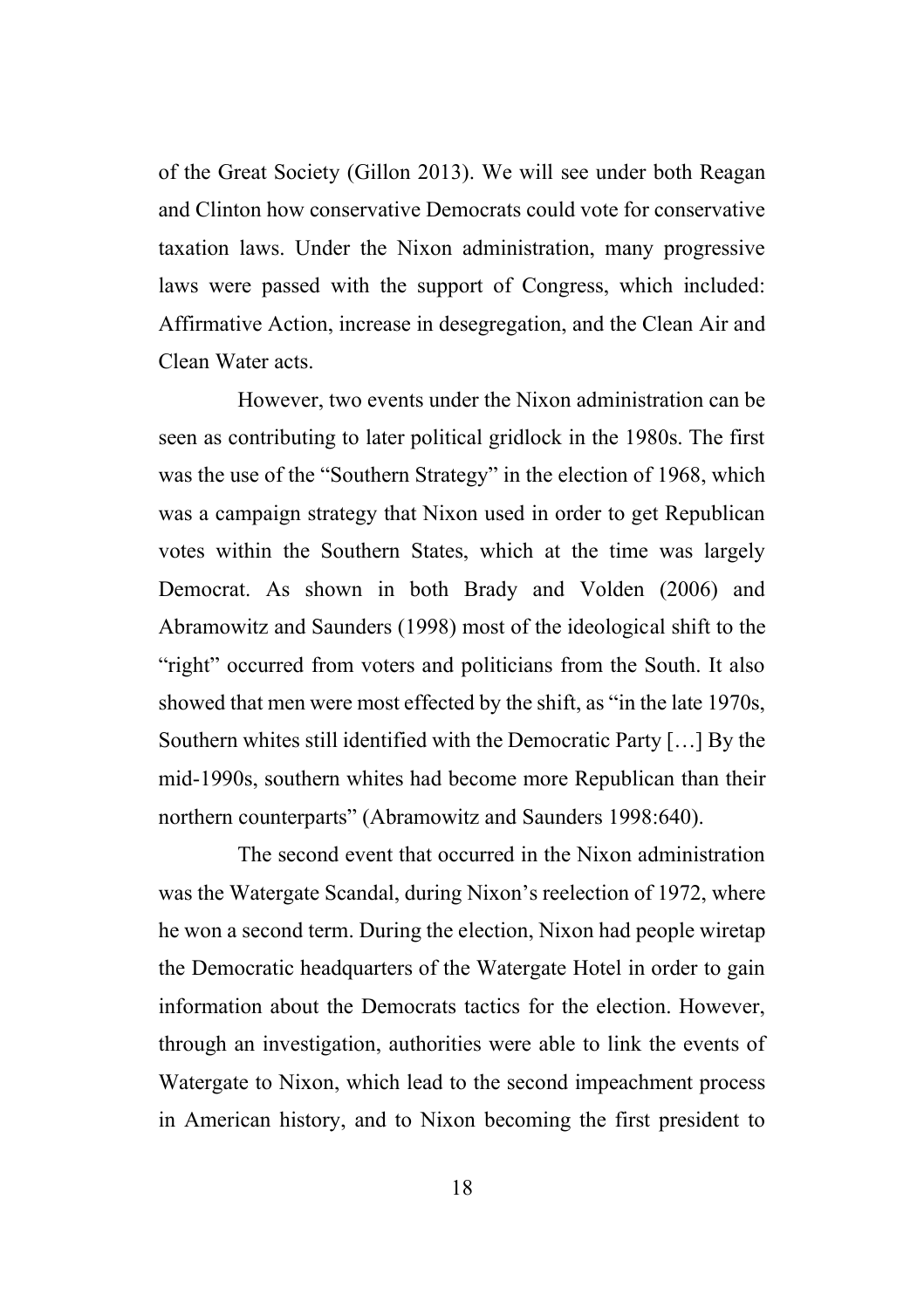resign from office. While this event did not increase the ideological shift that will lead to political gridlock, it did show both Congress and American citizens the dangers of having too much power being abused by the President. This shows that Watergate led to an increase in checks on executive power by Congress and from the public through investigative journalism in order to prevent the President from gaining too much power. Watergate can be seen as the first step to limiting Presidential power to oversee legislative policies, and establishes an imbalance between policy making of both the President and Congress, as Presidents have to gain Congressional support in order to promote any legislation that they created.

Both events show the advantages and disadvantages of Nixon's personality in terms of his executive relationship with Congress, or with his skills as a politician. Nixon's implementation of the "Southern Strategy" demonstrates his ability to be strategic as it gained him success in winning his Presidential election. Still, a disadvantage was his "obsession with power, and had to be in control at all times" (Haffner 2005), which pushed him to abuse his executive privilege and to believing that he was above Congressional authority.

# *Jimmy Carter: 39th President (1977-1981), party: Democrat*

Carter was the last president to have an ideologically moderate Congress, as many sources have pointed to the election of 1980 being the first national election where hard leaning conservative politicians had gained power in the federal government. The Carter administration was greatly defined by the further continuation of the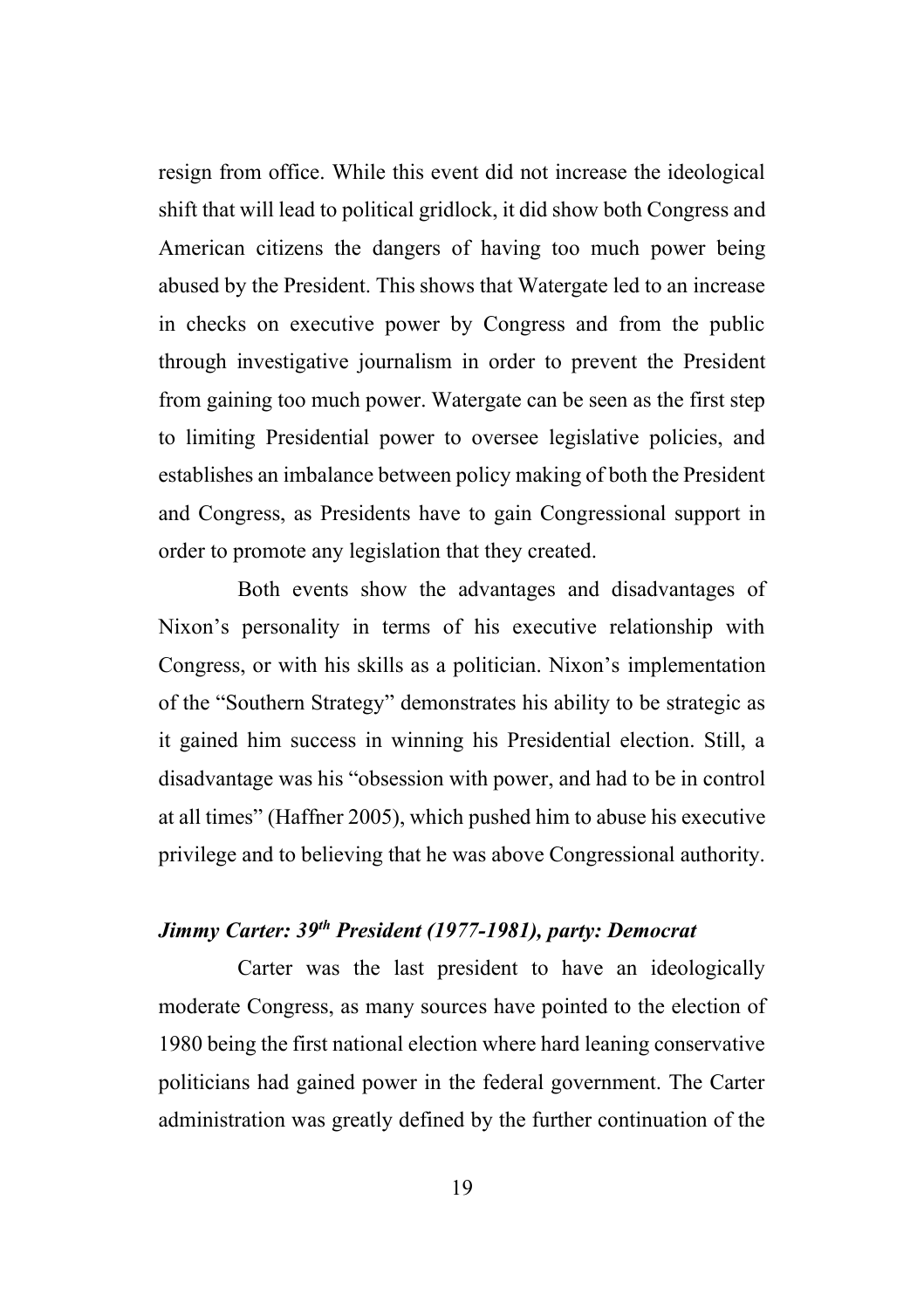economic downturn that began under Ford, which worsened due to the stagflation crisis (Brady and Volden 2006). The stagflation crisis was the result of too much government spending in both the Vietnam War and the Great Society programs. This led to high levels of "inflation, unemployment, and recessions" for people living in the Northwestern states where the stagflation and oil crisis had led to a decline in the industrial sector of the economy (Brady and Volden 2006). It was because of the stagflation crisis being linked to the increased government spending for the Great Society. Many people, particularly in the Southern states, had low confidence for the liberal policies of the federal government as many of them felt left out from the benefits of the Great Society and that their lives were not improving under the rule of liberal ideology. The factors of the 1960s and 1970s showed the path to the ideological shift to the "right" in the 1980s, and the background to both ideological gridlock and institutional gridlock.

In terms of Carter's personality, unlike the other presidents mentioned in the paper, Carter was not very keen in taking part in Washington's political system. As described by Haffner (2005), Carter "found the political games of Washington unsavory, and […] refused to play them" (Haffner 2005). This shows that Carter's lack of political cooperation lead to little successes during his presidency, and shows that the importance of an open executive personalities.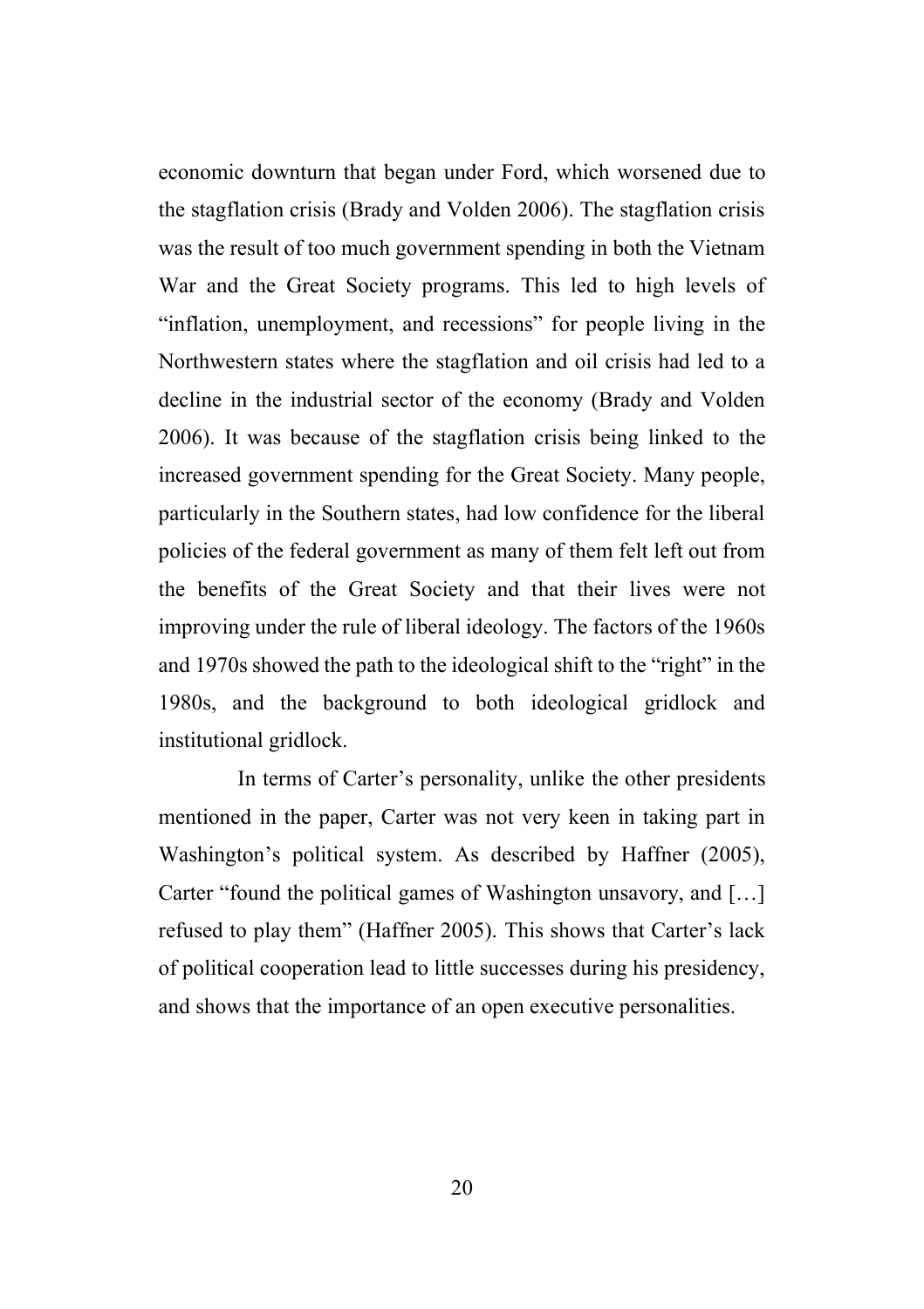# *Ronald Reagan: 40th President (1981-1989), party: Republican.*

Many sources used for my paper point to the election of 1980 and the Presidency of Ronald Reagan as being the main catalysts for political gridlock in the federal government. As noted by Brady and Volden (2006), many changes had occurred in the  $97<sup>th</sup>$  Congress of 1981: first was that the Republicans had gained control of the Senate "for the first time in 26 years," but this Republican Senate was the first to experience an ideological shift to the right. Second was that despite winning both the White House and the Senate, the Republicans did not have control of the House of Representatives, thus showing that both chambers of Congress were being occupied by both parties (Congressional gridlock).

A third change was that a shift in ideologies had occurred in both parties during the election of 1980, which Brady and Volden (2006) showed to the reader through the scores on the Americans for Democratic Action survey – a survey that is used to measure the ideological mindset of politicians. The score range was as follows: if politicians had a score of 100, then that meant they were very liberal; and if a politician had a score of 0, then that meant that they were very conservative. For Republicans, the median score in 1981 was 10, which was a great decrease from the Republican median score of 17 "during the Nixon-Ford and Carter years" (Brady and Volden 2006). For the Democrats, the median score in 1981 was 70, which was a sharp increase from the previous median score that was set "between 56 and 66" (Brady and Volden 2006). The shifts in the ideologies of both Republican and Democrat legislators represented the overall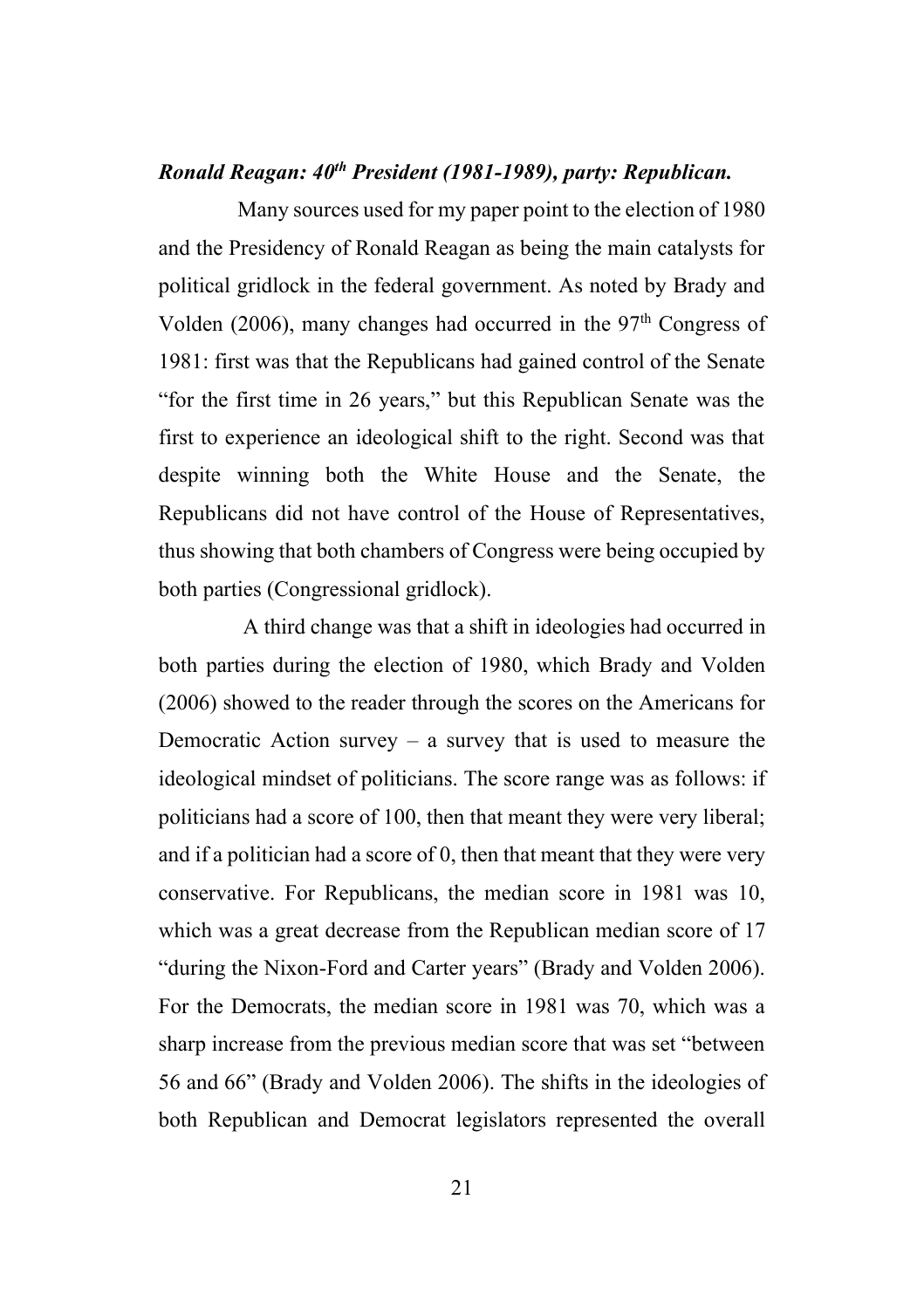cultural shifts that were occurring in different sections of the United States. As legislators shifted to the "right," it reflected the shift to the "right" that was occurring in the Southern states, while legislators that shifted to the "left" reflected the shift to the "left" of the Northeastern states (Brady and Volden 2006).

Despite having a Democratic House of Representatives, Reagan was able to form a coalition in the House between Congressional Republicans and Conservative Democrats. Brady and Volden (2006) showed that many of the Conservative Democrats or "Reagan Democrats" came from the Southern states, and were Reagan's major tool in order to prevent gridlock within Congress. In the Senate, out of the 45 Democratic Senators, 20 Senators had made the shift to the "left" and became more liberal, while 11 Senators had made the shift to the "right" and became conservative. Through the Republican Senate, and the coalition in the House, Reagan was able to pass many taxation/government spending laws, which included a "\$50 billion in spending cuts" on programs like social security, food stamps, urban development, an increase in defense spending, and policies that decreased government control over the economy (neoliberalism) (Brady and Volden 2006).

The rest of the Reagan administration was shown to shift back and forth between him and the Democrats in Congress, which was a result of Reagan's personality. Reagan was described as being a great communicator, calm, and having a good sense of humor, which at times helped him connect to the Democrats of Congress. It was through these aspects of his personality that made Reagan "well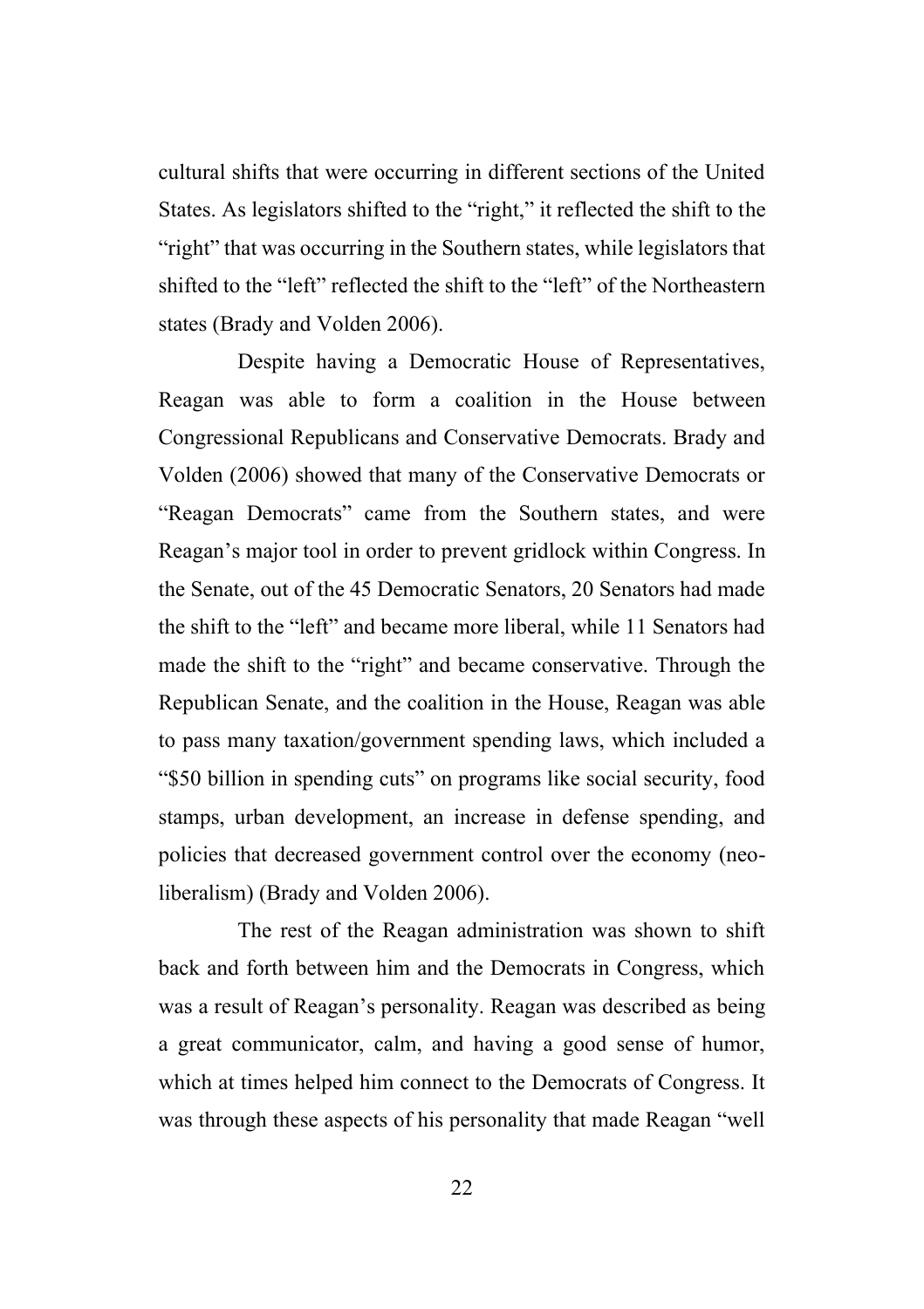liked in Washington" (Haffner 2005) by people in both political parties. Brady and Volden (2006) note that while the Republicans were able to hold control of the Senate in the 98<sup>th</sup> Congress, there was a shift to the left in terms of the House as the Republicans had lost 26 seats to the Democrats. The loss of those seats came from the Southern states, border states in the Midwest, and in the Northeast. Altogether this showed that the nation made a shift to the left. The relationship between Reagan and the Democratic Congress had established a symbiotic balance, as Democrats who supported Reagan were able to retain their seats in Congress. As when Reagan "supported shifts back to the left, Congress was able to move policy back toward the median members" when Reagan raised opposition to the shifts that would lead to gridlock in the government (Brady and Volden 2006).

Haffner (2005) stated that second terms for most presidents are "traditionally much tougher than the first." Brady and Volden (2006) convey that this statement applied to Reagan as well, since in 1986 the Democrats were able to regain control of the Senate, and thus had regained control of Congress. This lead to a divided government for Reagan in the last three years of his presidency, as the Democratic Congress prevented Reagan from proposing or passing any conservative taxation acts, thus putting an end to Reagan's tax revolution. The takeover showed that despite Reagan's open and positive personality, his relationship with Congress declined in his second term. This division between a Republican presidency and a Democratic Congress continued during the presidency of George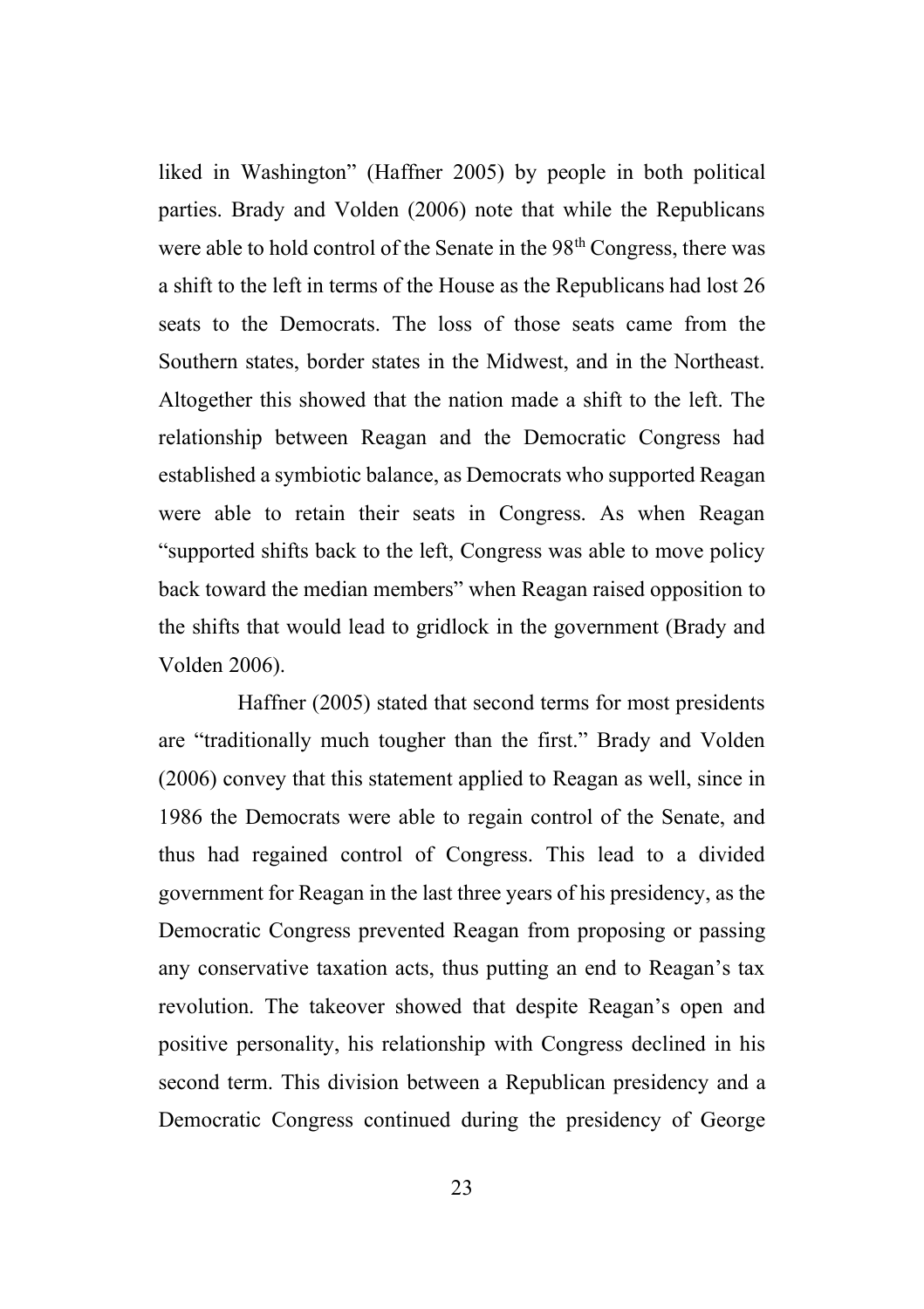H.W. Bush, which Brady and Volden (2006) stated was the first time that the "important sense divided government became an issue," as his conservative policies could not get passed the heightened liberal ideology of the Democratic House and Senate.

# *Bill Clinton: 42nd President (1993-2001), party: Democrat.*

While the Presidency of Ronald Reagan can be seen as the start of political gridlock in the modern American political climate, the presidency of Bill Clinton can be seen as the both the continuation and the final "cementing" of political gridlock. Bill Clinton was the first Democratic president that had to deal with a conservative Republican Congress, as he only had two years of a Democratic government from 1993-1995, then the Democrats had lost control of both the House and the Senate after the mid-term election of 1994 (Brady and Volden 2006). It was during the Clinton administration that the full extent of the shifts in voter ideologies occur, showing how the incumbency advantage could be used to keep politicians of either the far left or right of the political spectrum in Congress, and how polarized politics had increased drastically in the federal government.

In terms of his overall presidency, Clinton, despite trying to maintain the mindset of being a median Democrat, enacted taxation policies that showed to both members of his party, to Congress, and to the public that he was becoming more liberal. Some of these policies included: increased taxes for the wealthy sector, cuts on defense spending, and increase spending on social programs (Brady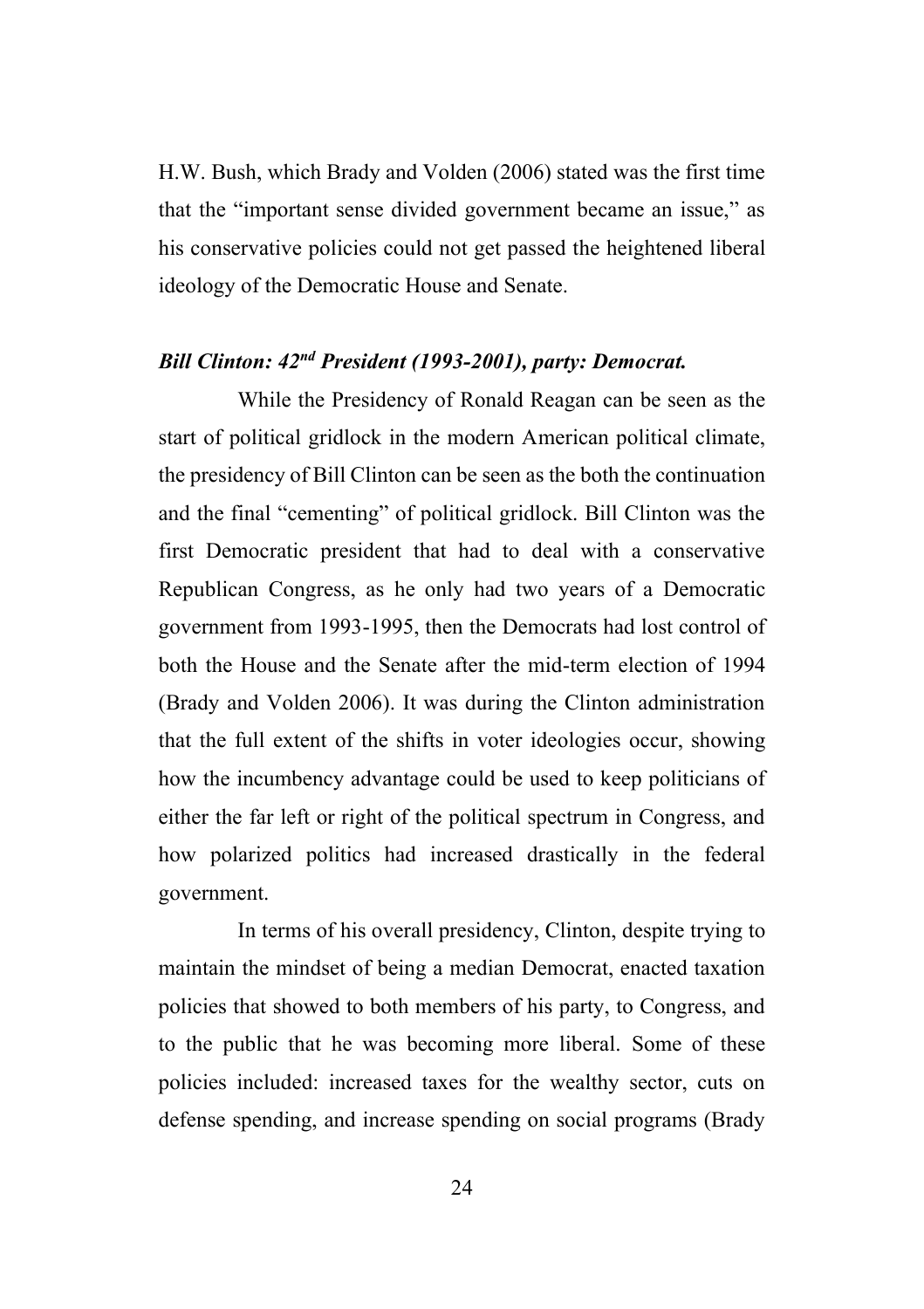and Volden 2006). The most famous piece of legislation that Clinton had created was NAFTA (North American Free Trade Agreement), which established trading arrangements between the United States, Mexico, and Canada, and was approved by both Democrats and Republicans in Congress. However, after the mid-term election of 1994, Clinton found himself battling a conservative Republican Congress for the remaining six years of his presidency. Even though Congress was able to disapprove of certain policies (the Kyoto Protocol), and nearly impeached him, Clinton was able to pass a few taxation policies within his first and second term, and maintain his popularity with the people (Brady and Volden 2006).

Most actions taken by Clinton during his presidency reflected his personality and approach to political issues, as he is described as being a clever strategist. An example of this is how Clinton was "so interested in different viewpoints" (Panetta and Haffner 2005) that he used public opinion polls to make compromises. Another example includes one of Clinton's greatest victories during his presidency: his ability to spin the government shut down of 1996 on Newt Gingrich and his conservative allies, thus getting the Republican Congress to compromise with his policies.

Abramowitz and Saunders (1998:635) points out that from 1980-1992 the differences between the "Democratic and Republican identifiers in the electorate declined from 19 points […] to 10 points," which shows that the number of median voters in the nation were decreasing as people began to follow the ideologies of their parties. Abramowitz and Saunders (1998) and Brady and Volden (2006)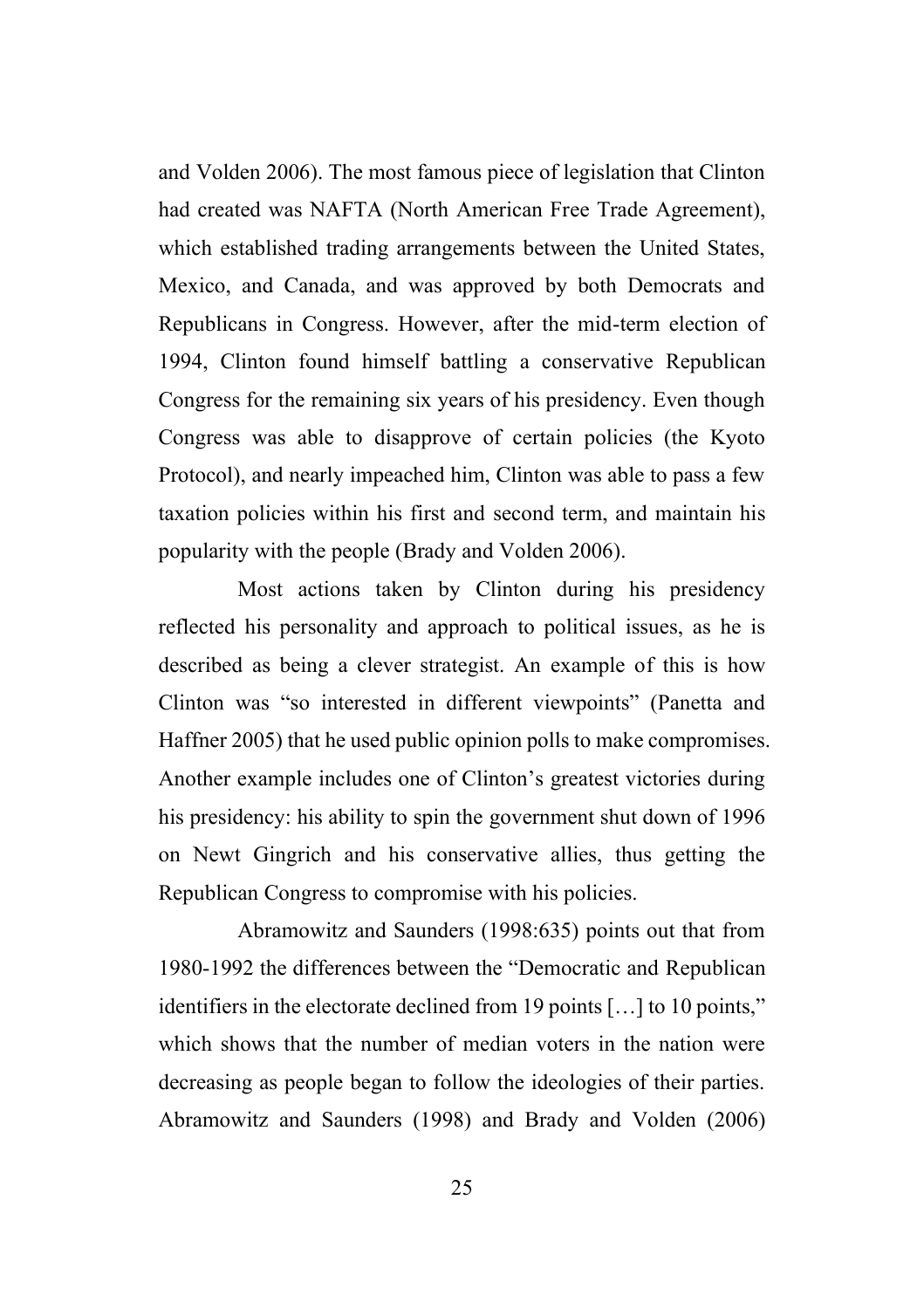noted that during the Clinton administration, younger conservative Republicans that came from the Southern states were replacing many of the older moderate Republican members in Congress. This shows that by the time of the Clinton presidency, the South had made its full turn from Democratic supporters to Republican supporters. The process of older-moderate Republicans being replaced by youngerconservative Republicans was even being replicated in terms of voters. Abramowitz and Saunders (1998) note that through intergenerational shifts in political ideology, many young voters in both parties had voted for the opposing party of their parents, but the shift to the Republican party/conservative ideals was larger than the shift to the Democrats/liberal ideals.

Cox and Morgenstern (1993) measured the rates of incumbency advantages among 24 states, from 1970-1986. The results of this study showed that politicians who are the incumbents of any election have the advantages of "advertising and personal service." While this was measuring incumbency among state and local governments, Cox and Morgenstern (1993) did compare state incumbency rates to the incumbency rates of national elections. The results found that in national elections, incumbents have the ability to spend more money on advertising and campaign than incumbents in state elections.

In contrast, Brady and Volden (2006), did show that Congressmen from one party that had incumbency advantage lost seats to the challenger from the opposing party. This is shown by the results of the 1994 mid-term election, where conservative Democrats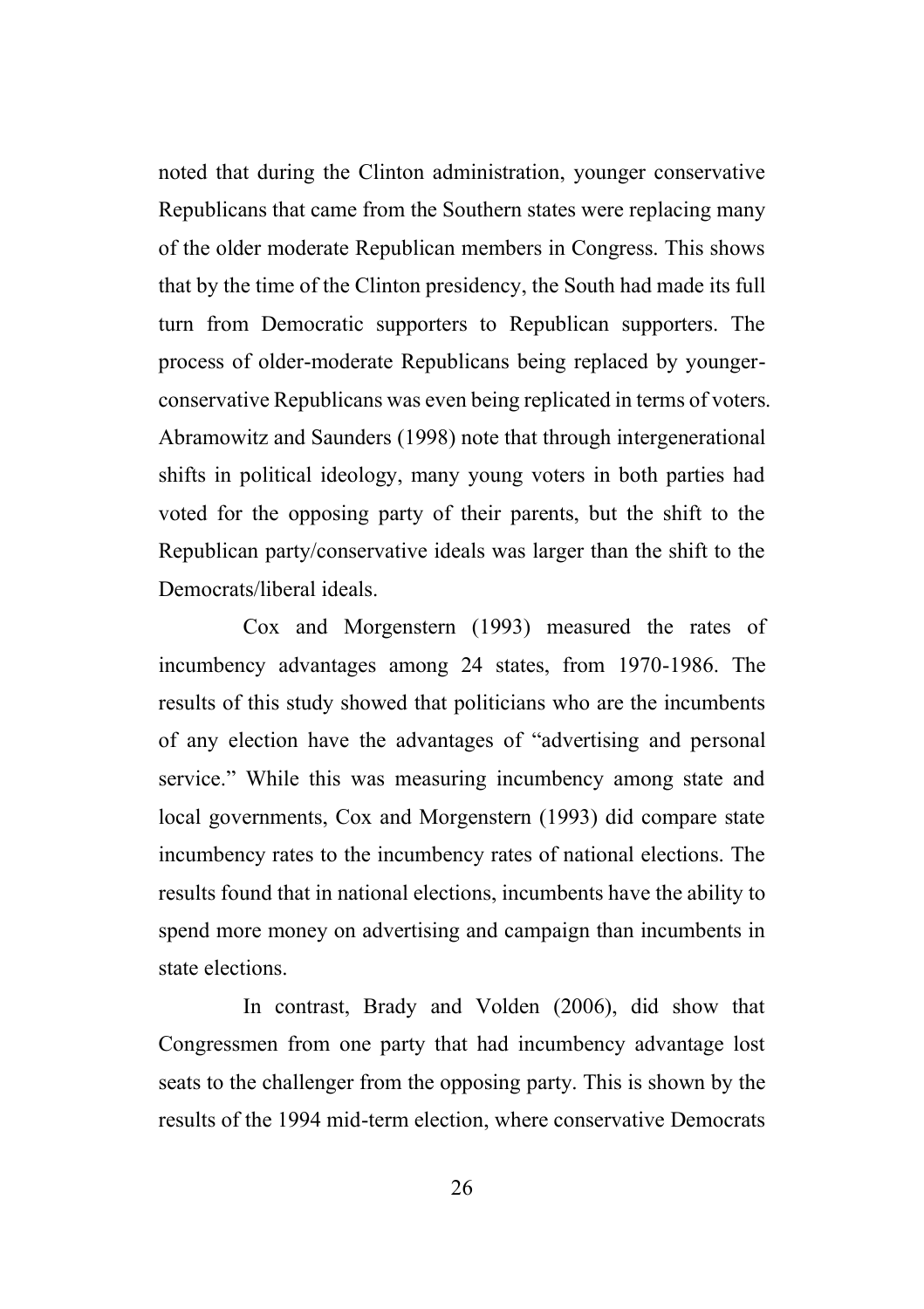that had supported Clinton's liberal policies, had lost their seats to conservative Republicans. The losses of those seats show that incumbency advantages are dependent on the ideology of the incumbent, the challenger, and the voters. If the incumbency advantage had worked in every election, then there would not have been a transition in power from a Democratic Congress to a Republican Congress in the 1994 mid-term election. It is through the increase of Republican support and the incumbency advantage that conservative Republicans, such as Newt Gingrich, where able to maintain seats in Congress, and keep those positions in the control of conservative Republicans, instead of losing them to moderate Republicans, conservative or liberal Democrats from 1995-2007.

The last effect that the Clinton administration had on the process of political gridlock in the federal government was that due to both Democrats and Republicans shifting to the far end of their respective ideologies, the number of median voters and moderates in the federal government greatly decreased. As shown by Thurber and Yoshinaka (2015) and Saeki (2009), after the Clinton administration, the middle ground for Congressmen in both parties began to drift apart. Both sources show that it became increasingly difficult for both parties to show support for any piece of legislation, and how the success of a president is linked to Congress.

Saeki (2009:592) introduces the concept of a "winset," which are veto players within Congress from both parties that vote "unanimously" on a bill for passage. Within her research, Saeki (2009) displays graphs that measure the continuing polarizations from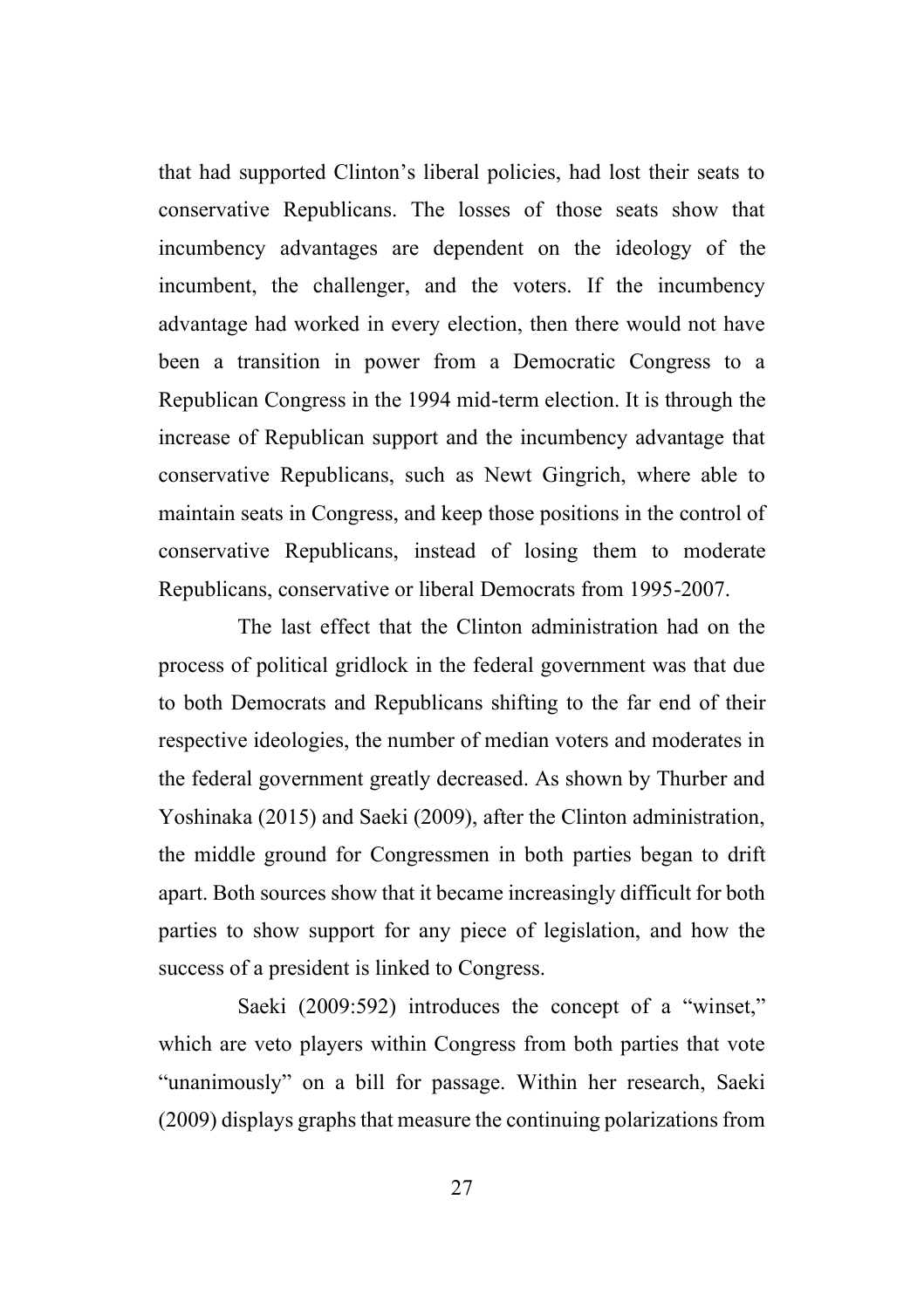the 83<sup>rd</sup>-106<sup>th</sup> Congress, and the points of intersection within each graph represents the "winset." From the  $97<sup>th</sup>$  Congress graph to the  $106<sup>th</sup>$  Congress graph, the "winset" is constantly decreasing in size showing a decline in veto players in Congress finding a middle ground on policies.

The further division is shown by Thurber and Yoshinaka (2015), who focus on the political gridlock during the Presidencies of George W. Bush and Barack Obama. Bond, Fleisher, and Cohen (2015) show how polarized governments mainly effect the policies of minority Presidents (the presidents of the party that is not in control of Congress). A graph that measures the success rate of both minority and majority Presidents showed that within a polarized government, majority Presidents have a higher success rate than minority Presidents, as the difference between both rates are about "33%" (Bond et al 2015:145). The evidence from Bond, Fleisher, and Cohen (2015) when compared with Thurber and Yoshinaka (2015) shows why both President Bush and President Obama had a hard time enacting policy in the last two years of their presidencies, as in both cases the opposing party had gained full control of Congress, and with the embrace of far "left" and "right" ideals, made it impossible for either President to pass legislation.

## **Solutions to Gridlock**

The current literature suggests some possible ways to prevent political gridlock in the federal government including requiring amendments to the Constitution, reforming the voting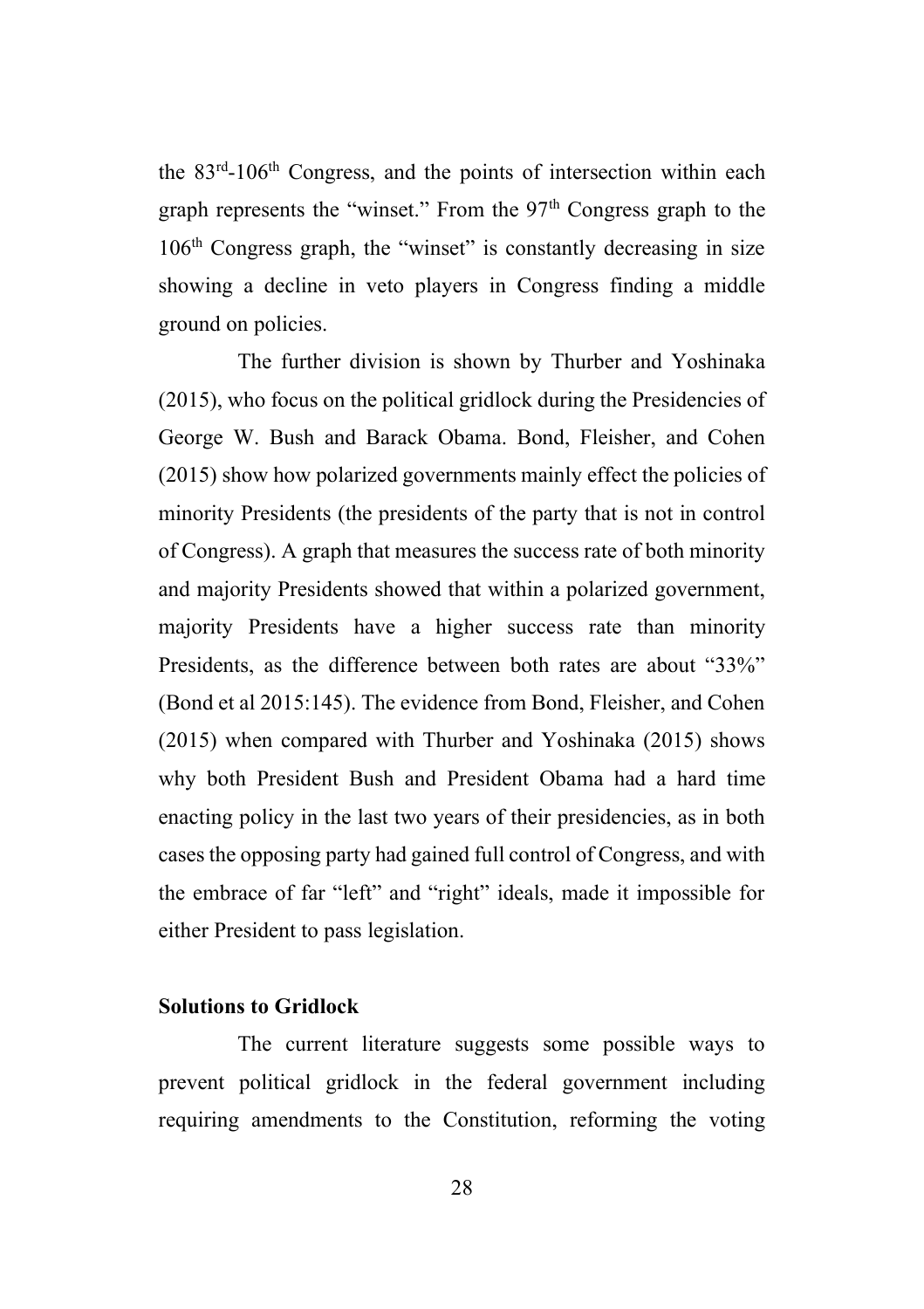system, and diversifying Congress. Both Thurber and Yoshinaka (2015) and Callander and Krehbiel (2014) have shown that Congress has different methods to prevent political gridlock, such as the 60- Vote Senate, which is used as a way to combat filibusters in Congress, and the use of different types of delegations in order to get policies through various stages of gridlock.

At the beginning of my research, I thought that the solution to political gridlock could be increasing presidential power over creating and passing legislation. I observed the power of presidents in both Brazil and Mexico, as both countries have been very active and effective executive branches. However, I found that these executive powers, with regards to decree power, a unilateral bill initiation rights, and line-item vetoes, gave presidents substantial ability to pass laws in spite of an opposition-controlled legislature. In order for the President of the United States to gain more legislative power, the Constitution would have to be amended and approved by 3/4ths of the states. I saw this as a problem, because public opinion in America would likely be averse to the idea of giving the President more power as it would decrease the system of checks and balances that have been established since 1787. Another factor I considered was the large possibility that a move to ratify an amendment to grant the President more power in legislation would not pass in Congress before being sent to the 50 states for approval.

The last set of sources within this paper offer suggestions to solve political gridlock in the federal government. Some of the methods that are included in this section are increasing the powers of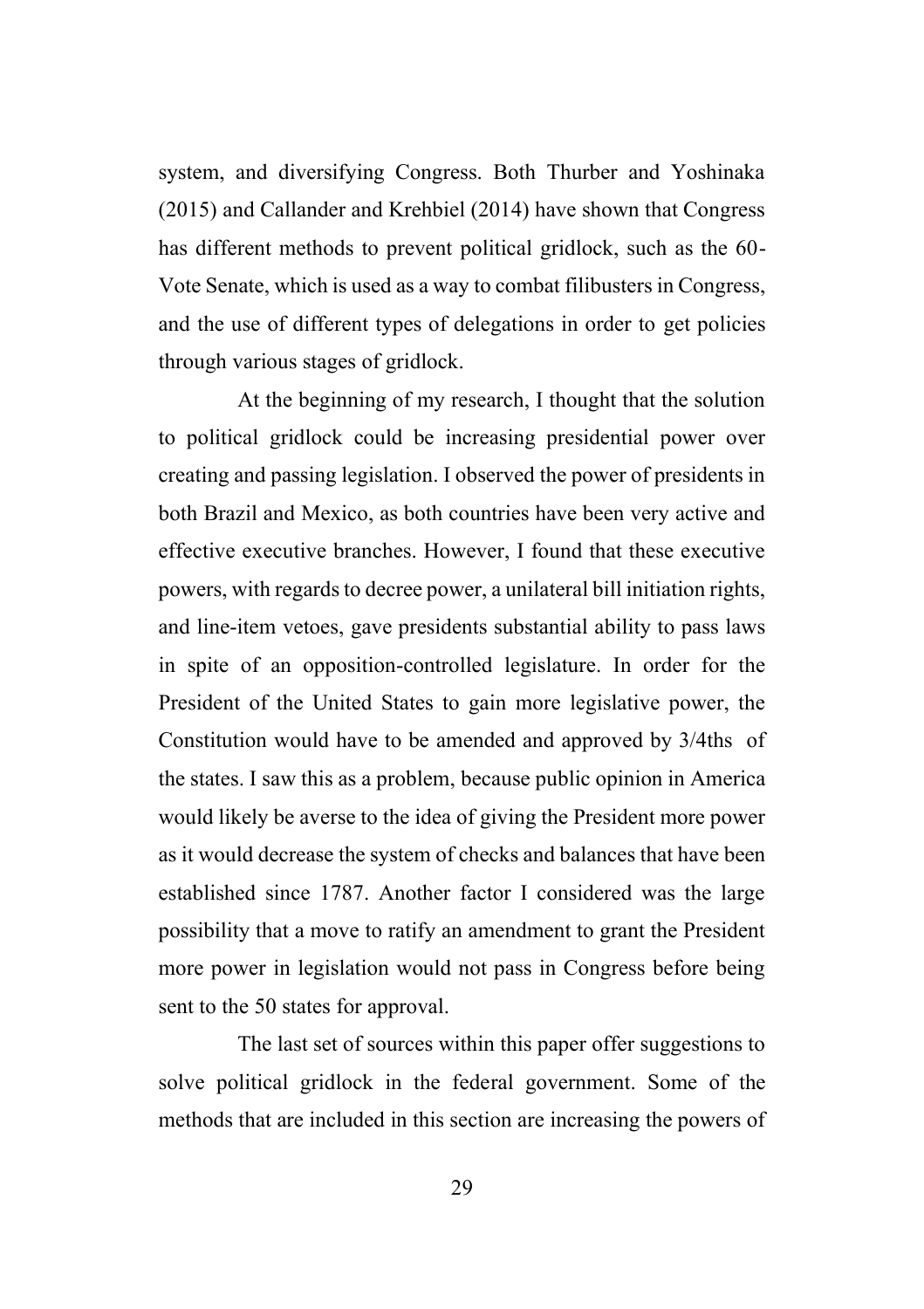the president, maintaining presidential elections without the use of the Electoral College, and diversifying Congress. The sources used are Mainwaring and Shugart (1997), Bennett (2006), and Lee (2014).

Mainwaring and Shugart (1997) examine the Presidencies of Brazil and Mexico, and talk about how the office of the President has more power in terms of policymaking. An example of this includes how presidents in Brazil can implement policies through the use of provisional measures, and can make Presidential decrees that can go into effect for 30 days, while Congress decides whether nor not to reject these policies or amend them. For Mexico, Mainwaring and Shugart (1997:225) show how the President can "reform the constitution by proposing amendments, which are frequently accepted by Congress with only cosmetic changes," and can introduce bills directly without going through Congress. However, Presidents in both Brazil and Mexico are given such power over policy making through constitutional powers granted to them – "Article 62" for the Brazilian constitution and "Article 71" for the Mexican constitution. This shows that changes to the US Constitution will have to be made in order to give the President more power in the federal government (Mainwaring and Shugart 1997). However, it is highly unlikely that Americans would support a constitutional amendment that would increase the powers of the executive branch due to fear of corruption and abuse of power. As in both Brazil and Mexico, the United States has witnessed their respective Presidents acting out of their own self interests.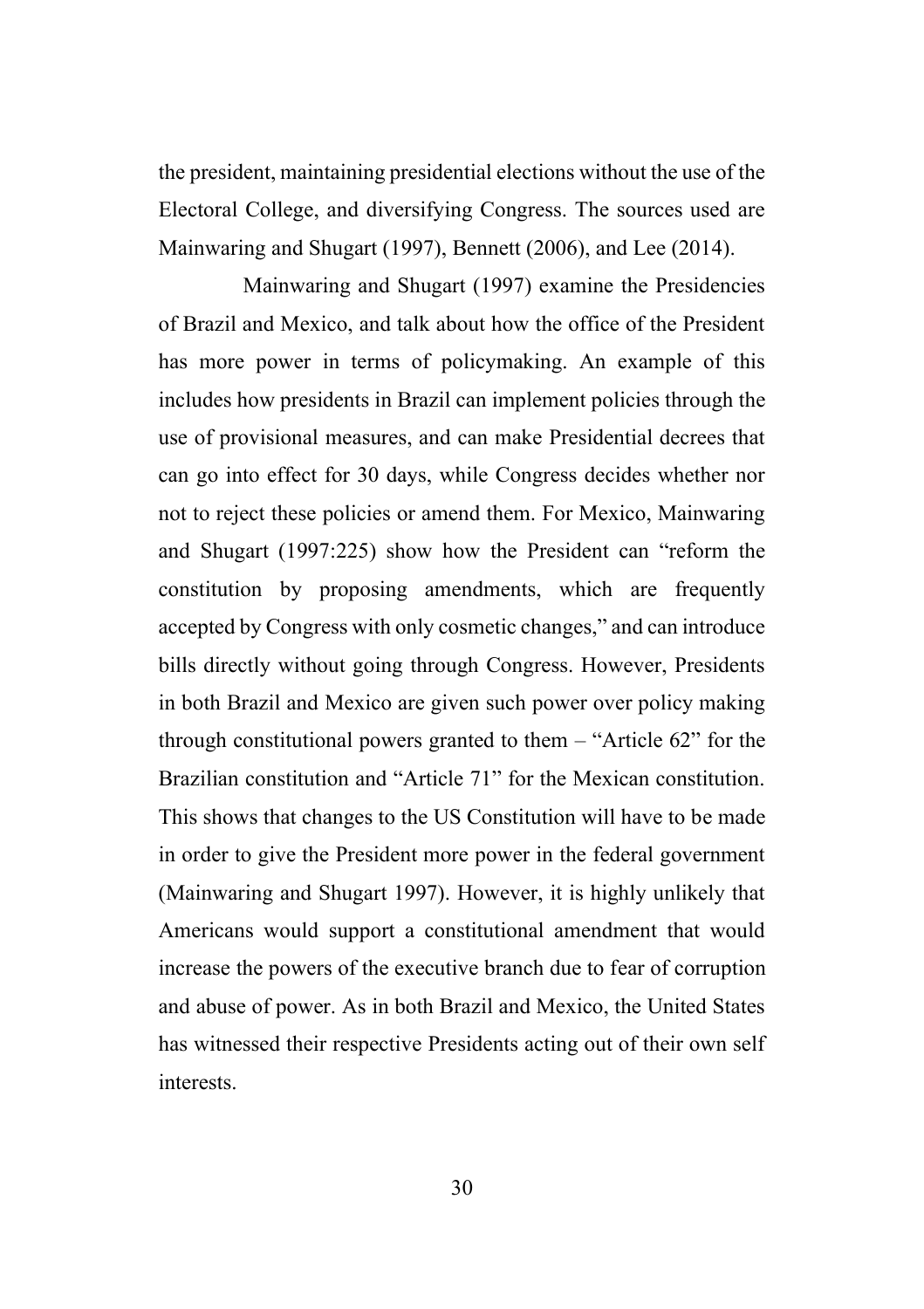Bennett (2006) presents the reader with a view into how a Presidential election would occur if it mainly used the popular votes without the need of a Constitutional amendment to make the popular vote more valued than electoral votes. Bennett (2006) used the example of elections for the US Senate and the  $17<sup>th</sup>$  amendment, which allows for the "direct election of Senators," as the leading provisions to show how popular votes can be the better deciding factor for choosing the winner of a Presidential election. Bennett (2006) points out that while states with the highest number of electoral votes (California and Texas) might be reluctant to give up their voting powers, states with the lowest electoral votes would be open to shifting from electoral votes to popular votes. As the shift would lead to a decrease in "the chances of a disparity between the electoral college and popular votes" (Bennett 2006). Through the use of a Presidential election maintained by the popular vote, the imbalances of the Electoral College that are mentioned by Bennett (2006) and Longley and Peirce (1996) would be solved and allow for an increase in voter turnout from various political ideologies.

The last source provided by Lee (2014) focuses on the introduction of women into the political climate of the United States federal government. One of the most interesting facts learned from this documentary is how women (from both parties) in Congress were able to get their male counterparts from the Democratic and Republican Parties to come together in order to end the government shut down in 2013 (Lee 2014). This documentary made me think that one solution to political gridlock is to diversify Congress. As it was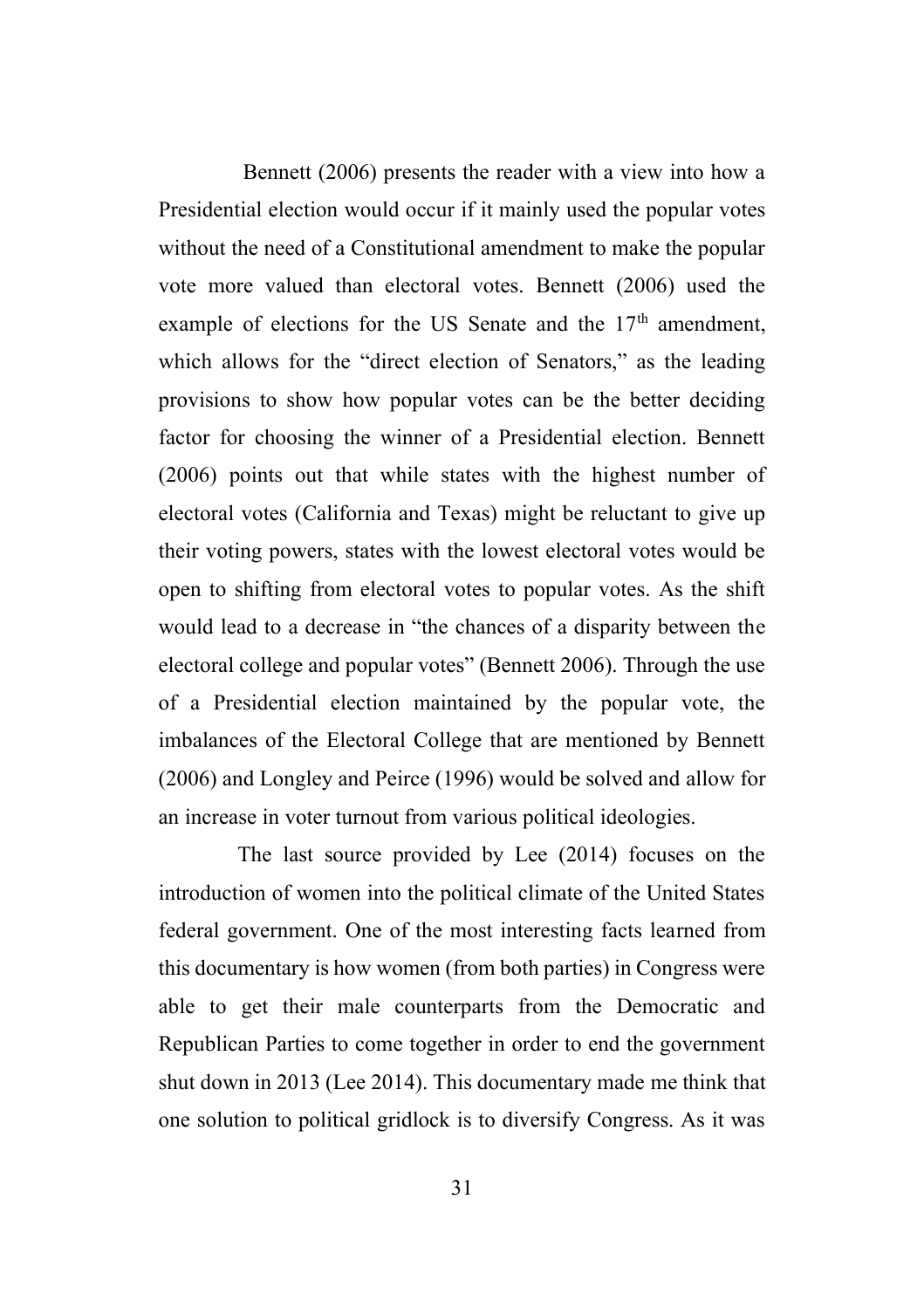through the efforts of all of the women members of Congress, who were able to work with each other despite being either Democrat or Republican, that got the federal government back into policy making – imagine what would happen if other groups of people were to gain a seat in Congress.

Further evidence about the effectiveness of women with government power is shown by the UN Women website (2019), which states that in parliamentary systems "women's leadership in political decision-making processes improves them […] by working across party lines […] in the most combative environments." Even though this is focusing on parliamentary systems, this further reinforces the successes and need for more women in Congress. As most parliamentary systems are a democracy it shows that in any form of democratic government, women in political positions are the key to improving policy making by promoting a unified force in a divided government. My approach in figuring out methods to resolve political gridlock will be discussed in the conclusion section.

### **Conclusion**

From these sources, I have found that the causes of extreme political gridlock in the United States government are linked to five factors. The first is critical events in the United States, which lead to the second factor of ideological shifts from both politicians and voters. This is followed by the third factor of polarization in the federal government that can be influenced by the fourth factor of imbalances in the voting system. The last factor, which is the most important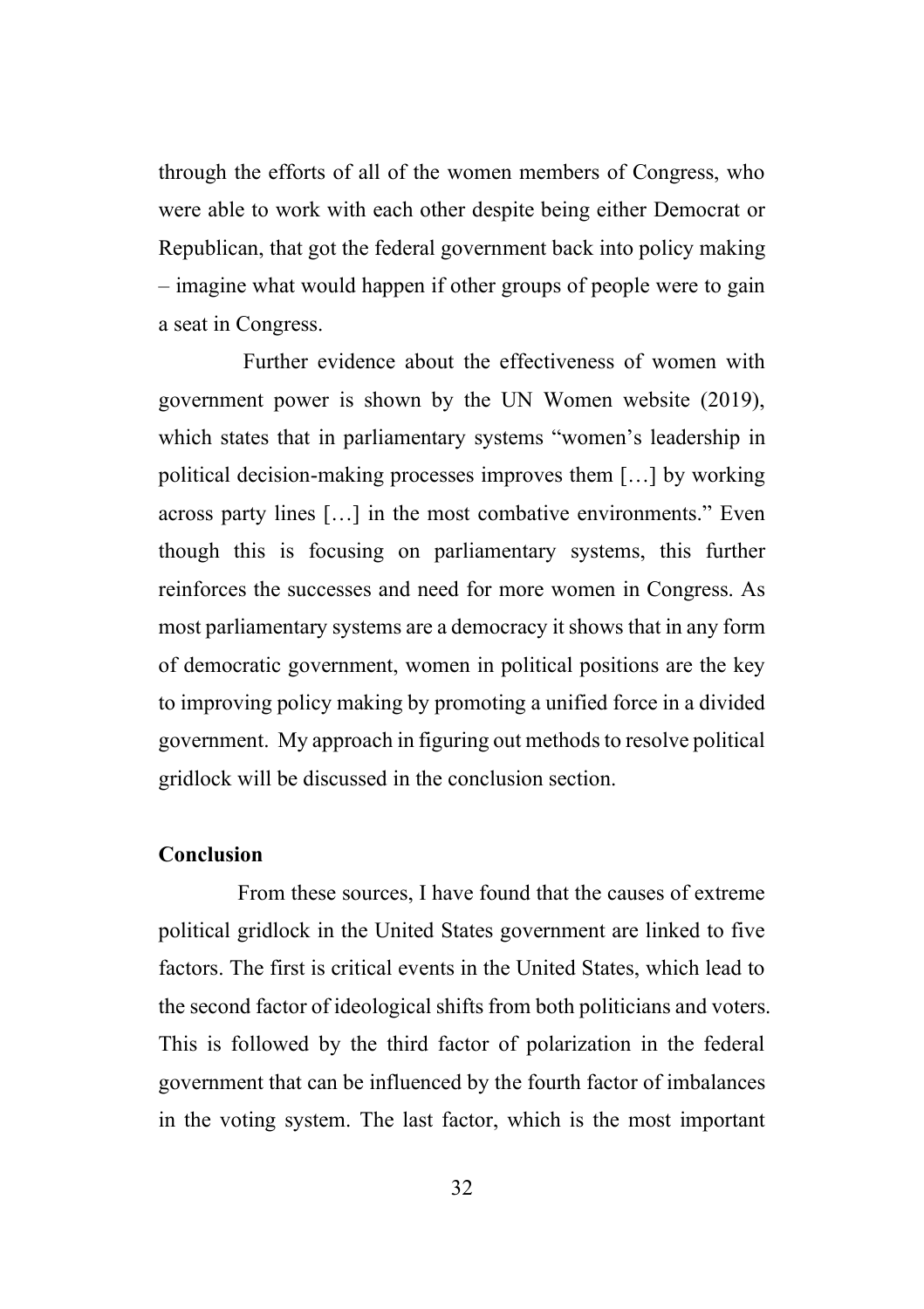factor in my opinion, is the personal relationship between the President and Congress. While my research does not present a clear solution for political gridlock in the United States, it does present a few tactics that can be used to counter some of the causes and shows that the personalities of Presidents can enable the government to function, whether it is unified or not. In terms of the voting system Adams (1996), pointed out that use of multi-member districts does lead to increase of political ideological representation, stating that the use multi-member districts only works in state elections/governments. This is because in national elections, it would lead to "increasing the number of seats [which] tends to increase the number of parties" (Adams 1996). However, the Brazilian government uses Multimember districts and has a politically diverse Congress, as it is made out of different political parties, and when it comes to legislation the Brazilian Congress is not politically polarized to one set ideology.

I think the use of Multi-member districts should be implemented into the national elections when choosing members for the House of Representatives, as it primarily represents the population of each state, and would present more political representation than the current system of gerrymandering. The way it would work is that any candidate from any party within every state will be able to gain a seat in Congress, even if they are a minority party or a third party. Take California as an example: under a Multi-member district system, a majority of its seats in the House of Representatives would be filled with Democrats, but there will be seats available to be filled by Republicans that work within the state, and members of third parties,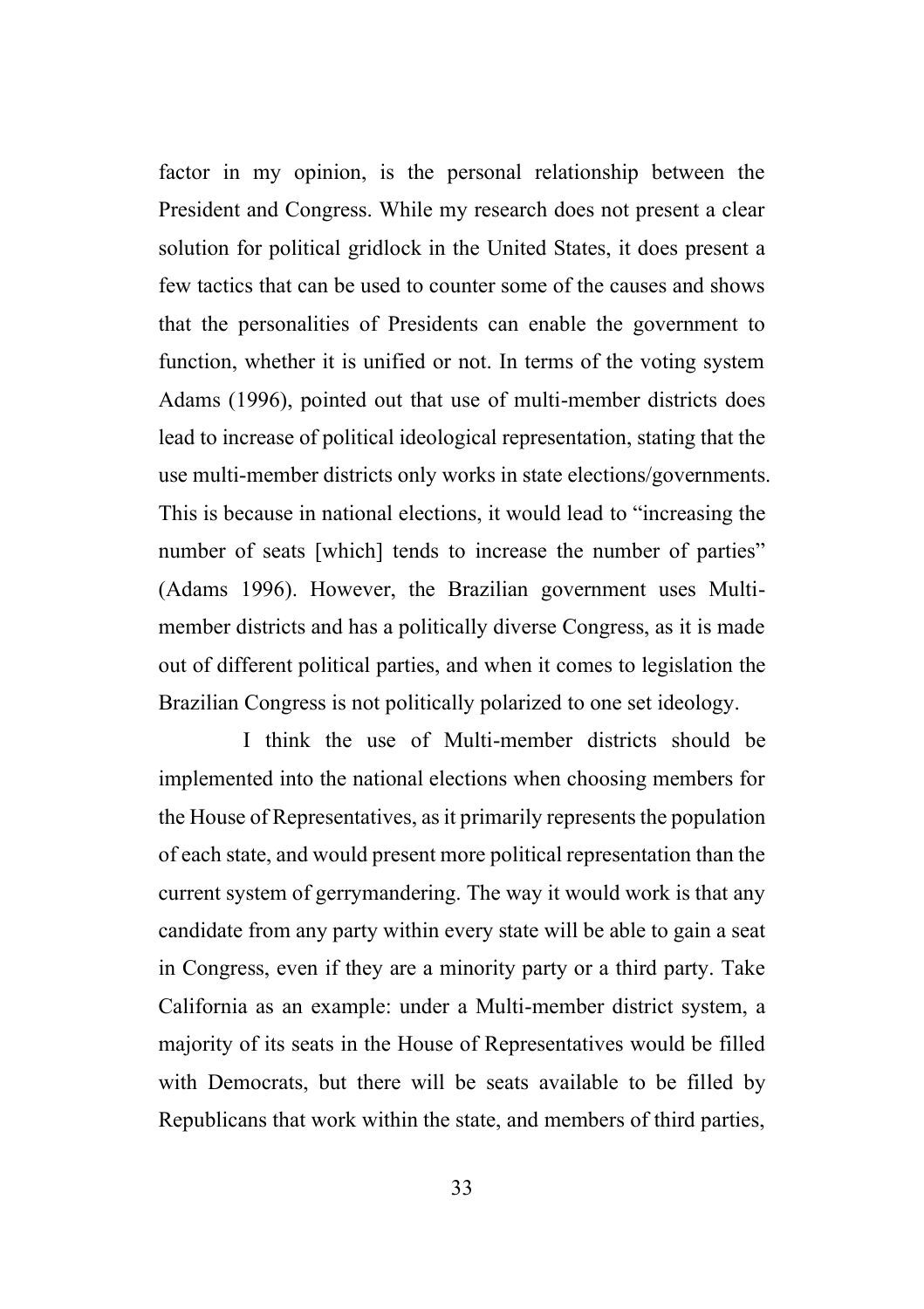such as the Green Party. If Congress had an ideologically diverse House of Representatives, then politicians in the House would be able to better represent the beliefs of the voters, and would have to work together to enact bills that can better help voters of all ideologies within the country, instead of focusing on the ideologies of Democrats or Republicans.

Another method of diversifying Congress would be through gender and ethnic quotas, as Lee (2014) showed how women members of Congress could put aside their party identification to work together in ending the government shutdown of 2013. It shows how American politicians who are outside the standard gender-ethnic background of Congress are capable of acting outside of party politics, and it is through this act of acting out of party politics that creates a unified, or at least productive government. In a Washington Post article, Vanita Gupa, the President and CEO of the leadership conference on Civil and Human Rights, stated that "'our federal government functions best when it is equipped with qualified individuals who meaningfully reflect and represent the country they serve'" (Davidson 2018). This shows that Congress needs more politicians that come from various ethnic backgrounds so they can have a better understanding of what multicultural citizens in the nation need in terms of policies since they know what challenges their culture faces.

While I applied the use of Multi-member districts to the House of Representatives, the use of adding women or people of color to Congress would be applied to the Senate. The structure of the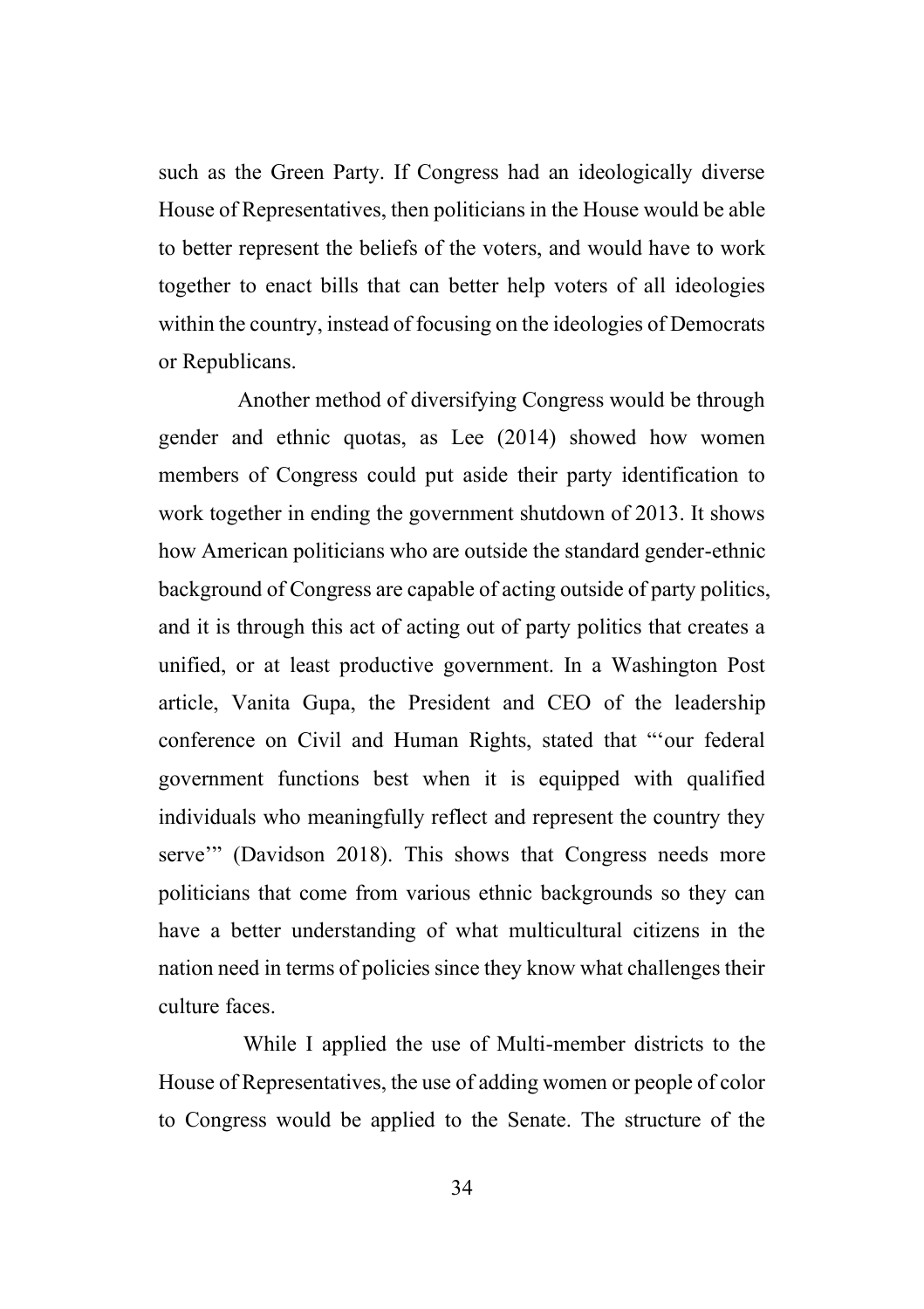Senate allows for an increase in diversity, as currently there are 35 non-white male Senators (US Senate website) – nearly half of the Senate – which could be achieved sooner than diversifying half of the House. In terms of gender, one Senator should be a man and the other a woman in each state, while anyone of different ethnicity should be free to run for the position of Senator. However, this idea cannot be fulfilled if the Senate and House are plagued with a lack of term limits, the use of incumbency advantage, and years of discrimination that has made it difficult for non-white men to gain positions of power in the government.

In terms of diversifying Congress, the establishment of Multi-member districts for the House, and providing a set gender/ethnicity quota for the Senate would require an amendment to the Constitution, which I think would have more support than an amendment to increase powers of the President. With a diverse Congress, more people of different ideologies and ethnicities would participate more in national elections, thus increasing voter turnout in elections and leading to a decrease in polarization and gridlock within both Congress and the federal government. In relation to my quantitative research, the more diversified Congress is, the less polarized it becomes, which means a more unified legislation could lead to a 30% average increase in laws being passed becoming a reality. From this diverse Congress, more bills can be passed and enacted, which would lead to an increase in legislative productivity as opposed to the current decline that we are facing.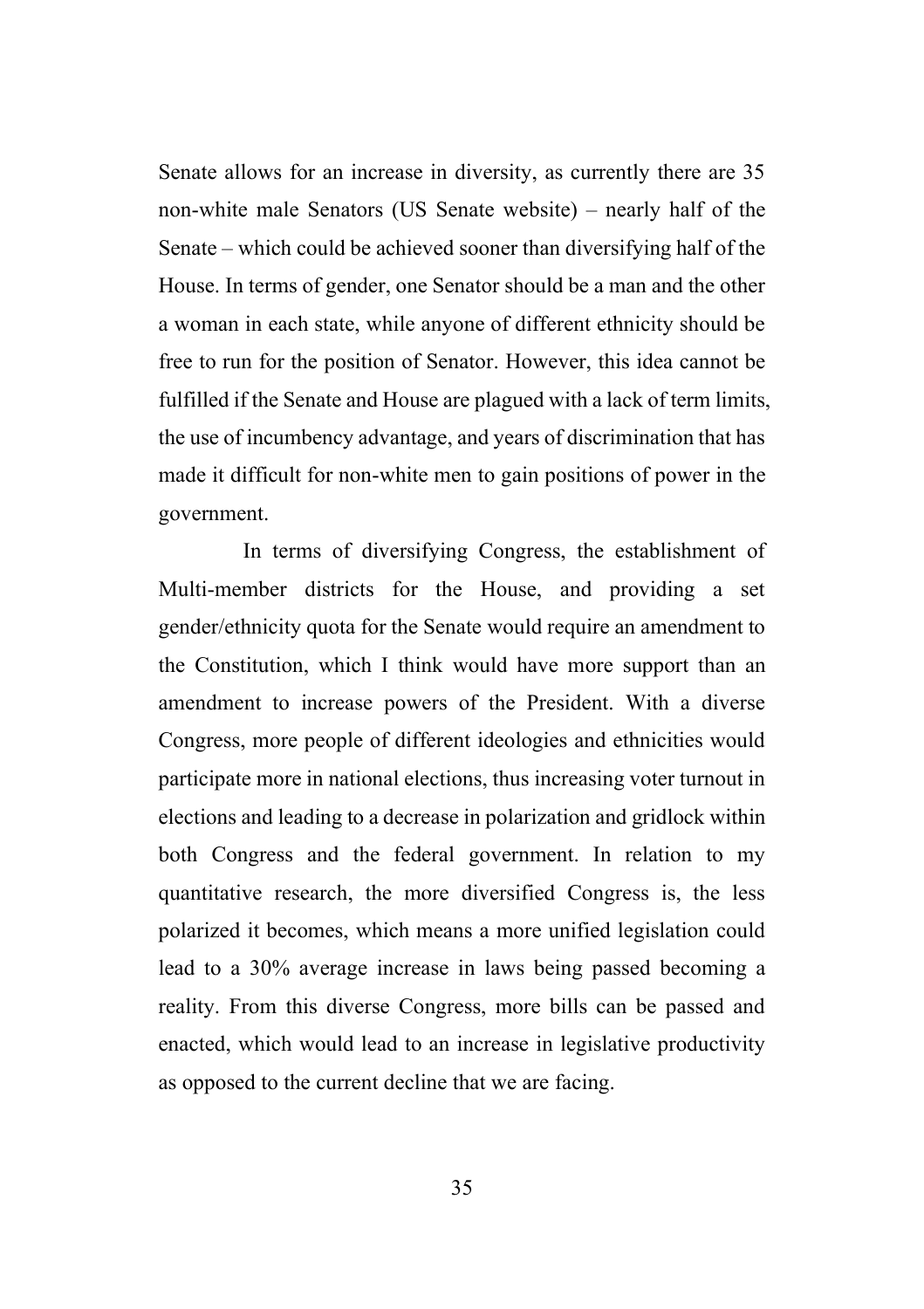Finally, as shown by Haffner (2005), a key component of either progress or stalemate in the federal government are the personalities of the Presidents. Presidents Nixon and Carter showed that by having either a negative personality trait (Nixon's want for control) or choosing to be closed off from most of the political environment (Carter) means political inaction will be prevalent. Presidents Reagan and Clinton show that by having a positive and open personality allows Presidents of the opposing political party to either build good relations with Congressmen from the opposing political party or can put them into a position to compromise on their terms. While the personalities of the president are a factor that cannot be countered, through the Electoral College, American citizens can decide what kind of person to put into the White House. One method to ensure for politicians who Americans want to receive the presidency is to reform the Electoral College. Tewfik (2013) shows a petition was written from a Californian citizen named Hal Nickle that if put on the California ballot would cancel out the "winner-take-all" system of the Electoral College within that state.

This proposal which is called "The Make Our Vote Count Act" would greatly appropriate electoral votes to the popular votes within the state, thus dividing California's 55 electoral votes among the different presidential candidates, instead of all 55 votes going to the dominate political party in the state, which in current day society would be the Democratic Party (Tewfik 2013). The article provides an example of how this proposal would work if it had been enacted in the 2012 Presidential election; for example, President Obama would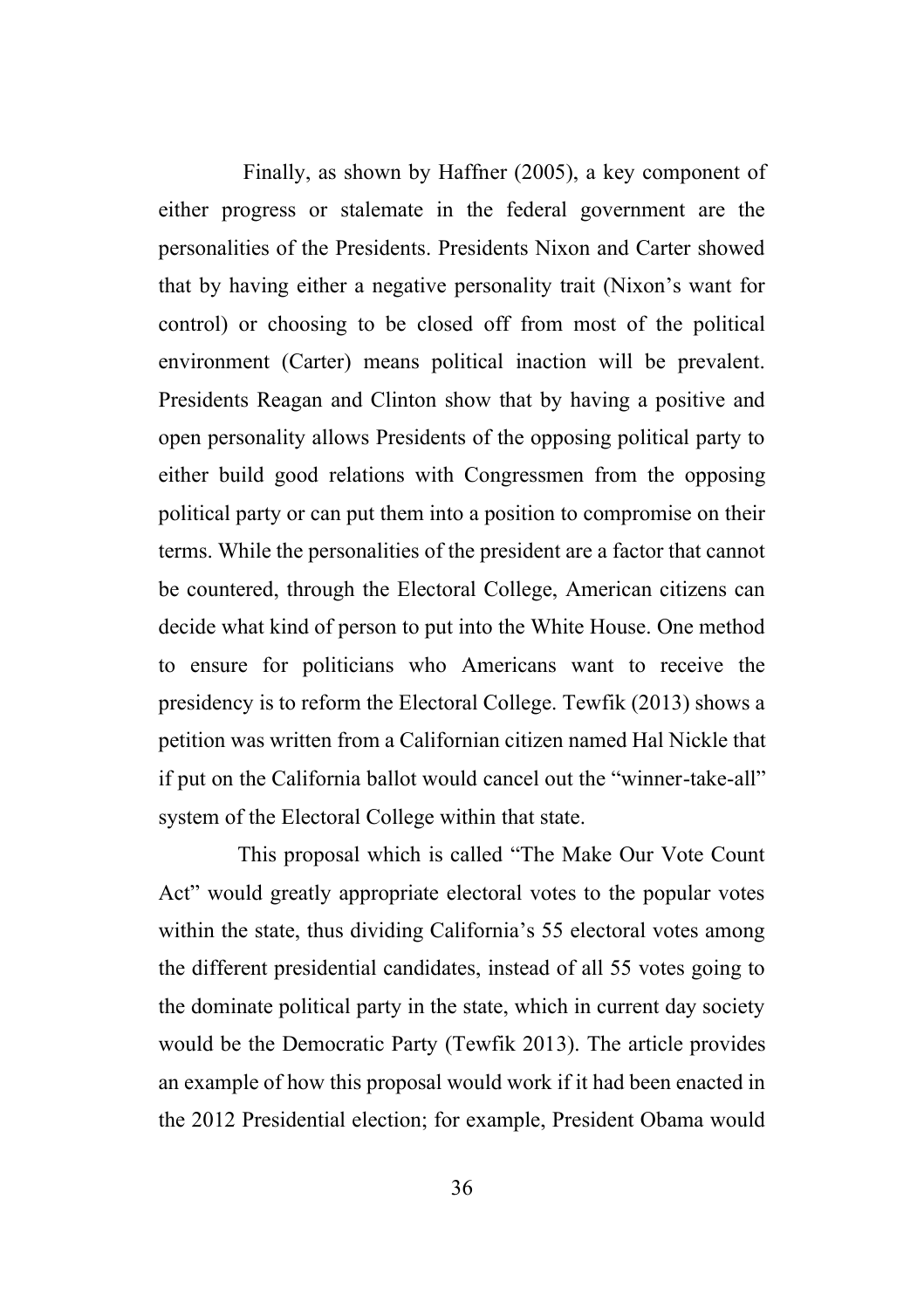have gotten 34 electoral votes, Republican challenger Mitt Romney would have gotten 20 electoral votes, and third-party candidate Gary Johnson would have gotten 1 electoral vote. If California and other states were to adopt this proposal or something similar to it, this could lead to the creation of an updated Electoral College as it would give equal representation within the Electoral College and would decrease public disinterest in voting in Presidential elections because citizens would feel they are being more fairly represented.

While all of the previous solutions to gridlock are steps that can be enacted within the federal government in order to correct itself, if the federal government is incapable of fixing itself then an outside force is necessary to bring about these changes. I think that the use of social movements that are aimed at bringing institutional changes to the federal government along with widespread social change would be an alternative should the government be too divided or inactive to correct itself. Kesselman et al. (2012:626) defines social movements as being "large-scale grass-roots action that demands reforms of existing social practices and government policies." The most common social movements include Black Lives Mater, #MeToo, Time's Up, and most recently the Anti-Trump and Pro-Trump protests that were created during the 2016 Presidential election. The most critical components of social movements are a mobilized network, moral authority, collective action, flexible tactics, established norms, and expertise.

 The need for a new social movement would arise if there is a continuation of a decline in policy making. As shown in the graph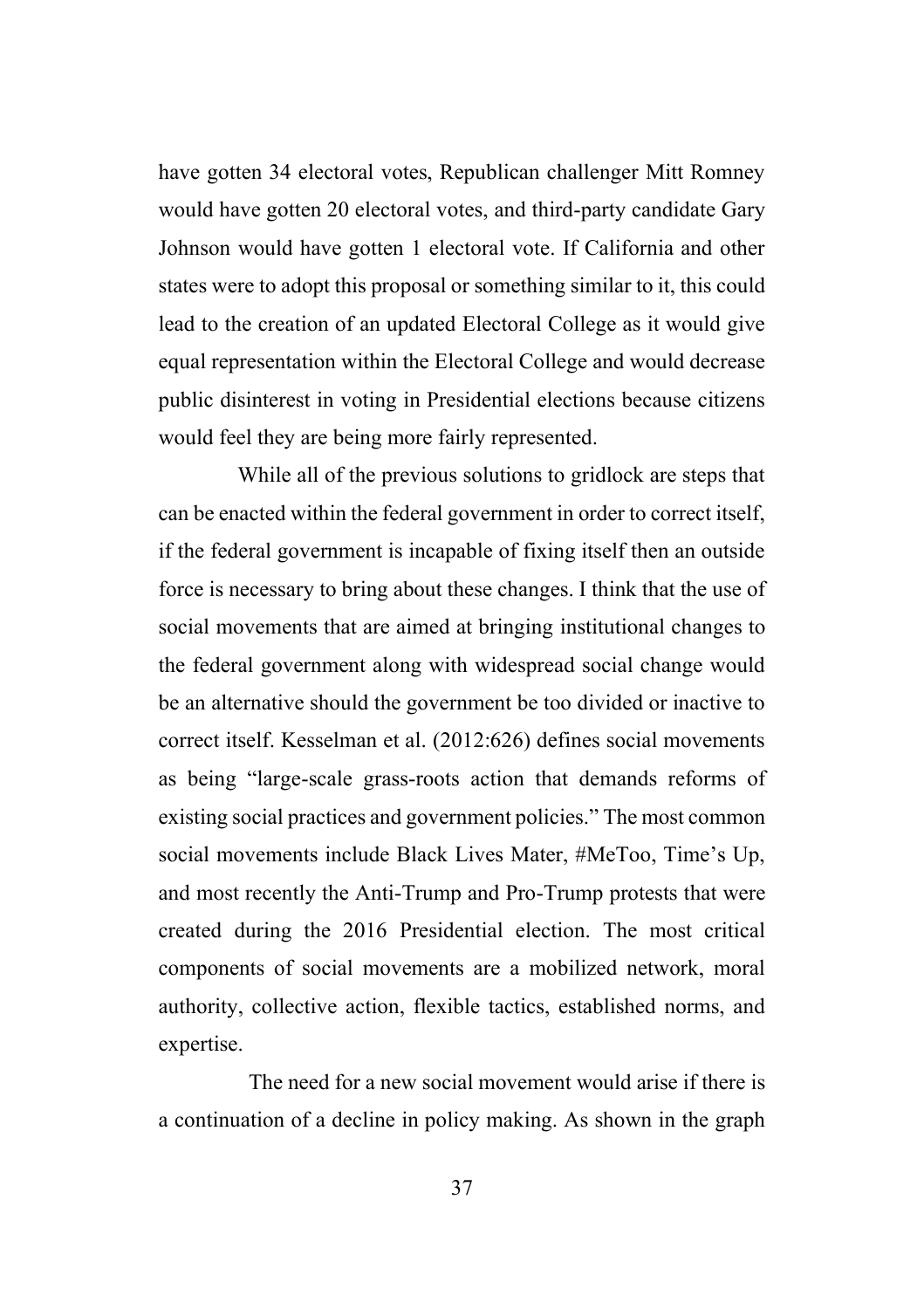"Decline of Legislative Productivity," by 2016 the percentage of enacted laws was already as low as "3%" and it is most likely that it has maintained either a steady rate within the low percentages or at the worst-case scenario experience another decline. As a result of fewer laws being passed to address certain issues, unrest in the American public is likely to increase, and it would be from this unrest that people will seek changes to the American government in order to get it to become more active in policy making, and ultimately improving their lives.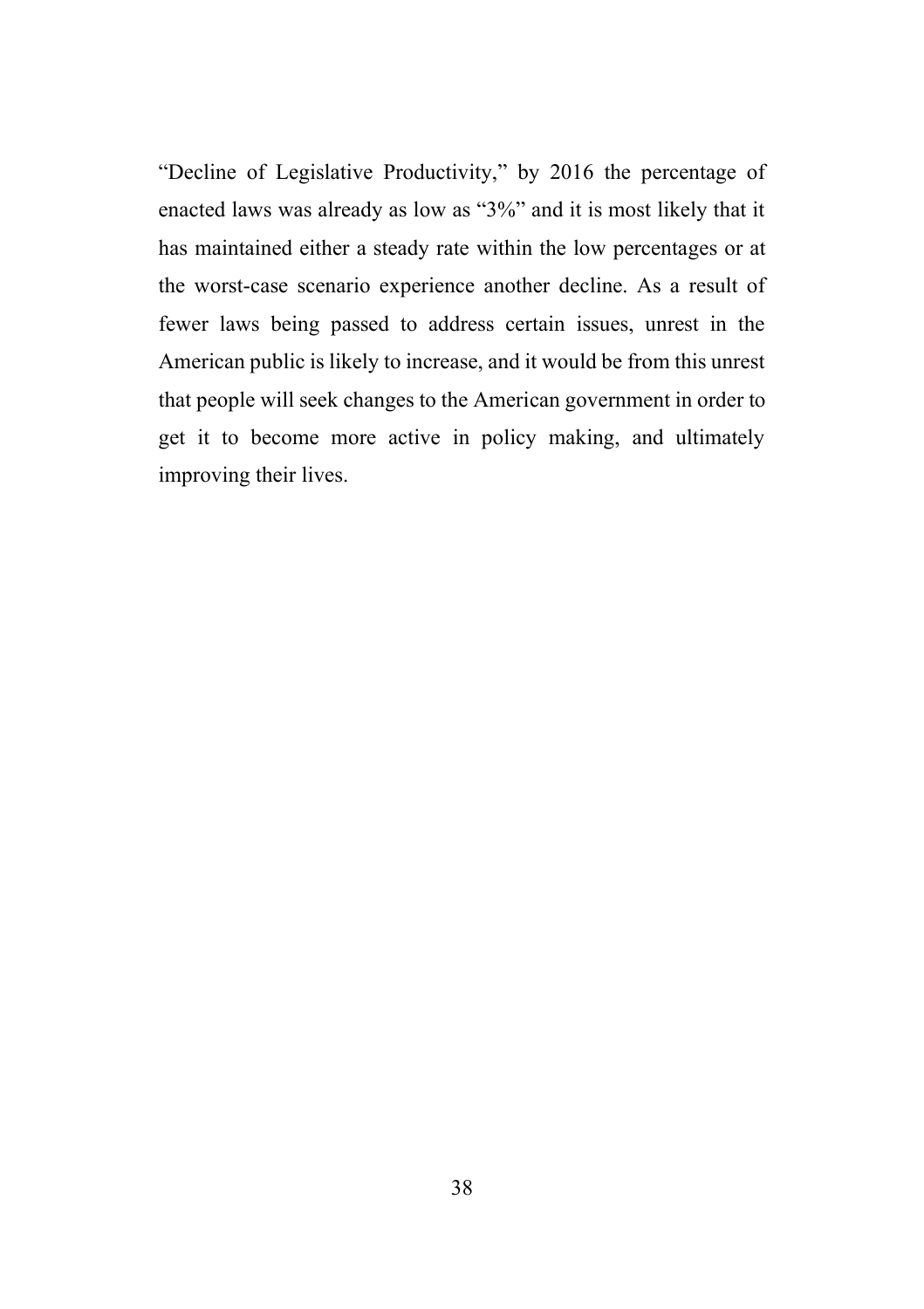#### **References**

- Abramowitz, Alan, and Kyle Saunders. 1998. "Ideological Realignment in the U.S. Electorate." *The Journal of Politics* 60:634-652.
- Adams, Greg. 1996. "Legislative Effects of Single-Member vs. Multimember Districts." *American Journal of Political Science* 40:129-144.
- Bennett, Robert. 2006. "Popular Election of the President without a Constitutional Amendment." Pp. 161-179 in *Taming the Electoral College*. Stanford, CA: Stanford Law and Politics.
- Bond, Jon R., Richard Fleisher, and Jeffrey E. Cohen. 2015. "Presidential-Congressional Relations in an Era of Polarized Parties and a 60-Vote Senate." Pp. 133-151 in *American Gridlock*, edited by J. Thurber Cambridge. Cambridge, UK: Cambridge University Press.
- Brady, David, and Craig Volden. 2006. *Revolving Gridlock: Politics and Policy from Jimmy Carter to George W. Bush.* Boulder, CO: Westview Press.
- Callander, Steven, and Keith Krehbiel. 2014. "Gridlock and Delegation in a Changing World." *American Journal of Political Science* 58:819-834.
- Cox, Gary W., and Scott Morgenstern. 1993. "The Increasing Advantage of Incumbency in the U.S. States." *Legislative Studies Quarterly* 18:495-514.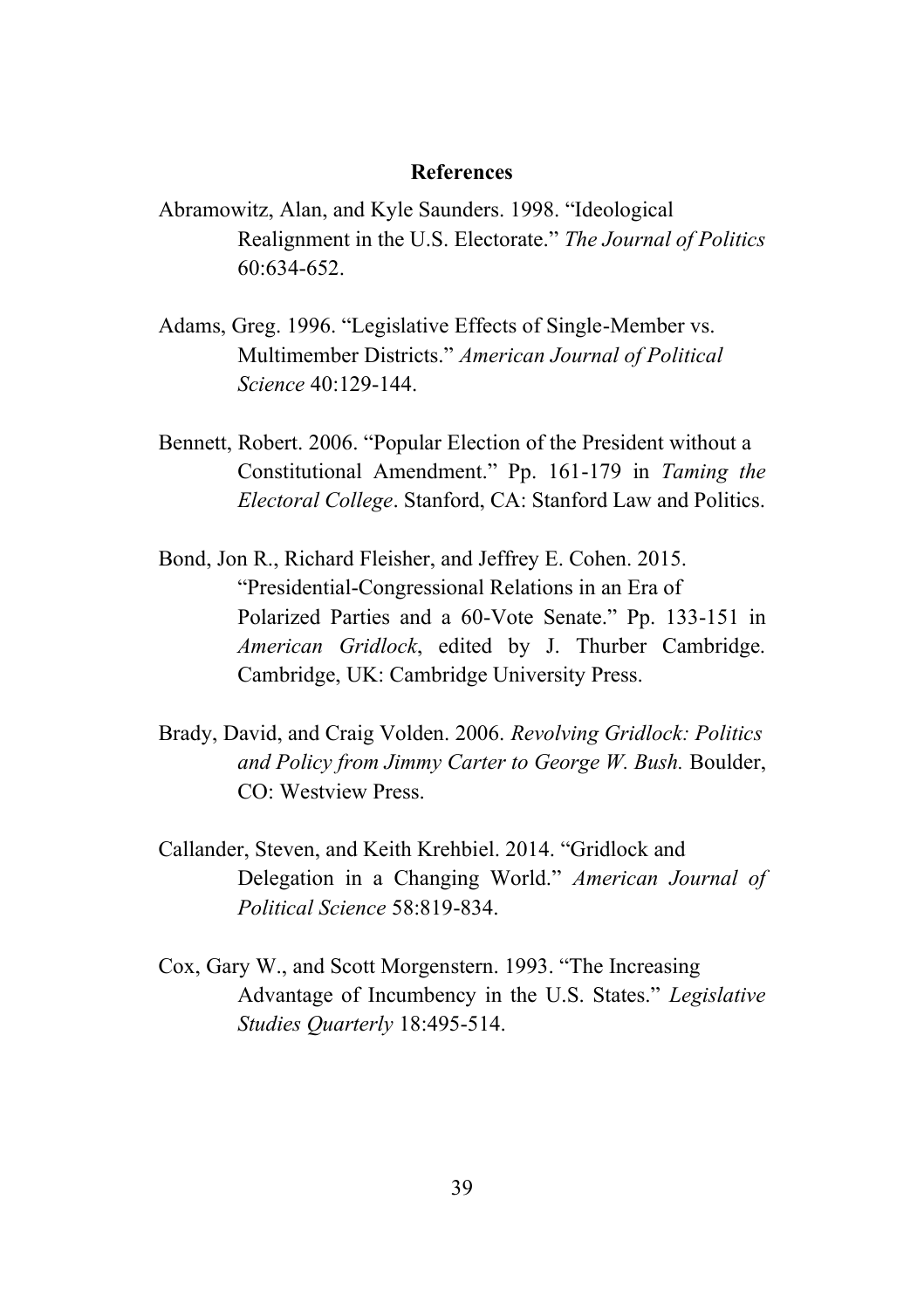Davidson, Joe. 2018. "Latest Federal Diversity Report from OPM Shows Little or No Progress and Some Regression." *The Washington Post*. Retrieved on October 25, 2018. [https://www.washingtonpost.com/news/powerpost/wp/2018](https://www.washingtonpost.com/news/powerpost/wp/2018/04/02/latest-federal-diversity-report-from-opm-shows-little-or-no-progress-and-some-regression/) [/04/02/latest-federal-diversity-report-from-opm-shows](https://www.washingtonpost.com/news/powerpost/wp/2018/04/02/latest-federal-diversity-report-from-opm-shows-little-or-no-progress-and-some-regression/)[little-or-no-progress-and-some-regression/](https://www.washingtonpost.com/news/powerpost/wp/2018/04/02/latest-federal-diversity-report-from-opm-shows-little-or-no-progress-and-some-regression/)

- Dolbeare, Kenneth, and Michael Cummings. 2004. "The 1960s." Pp. 528-545 in *American Political Thought*. Washington DC: CO Press.
- Gillon, Steven M. 2013. *The American Paradox: A History of the United States since 1945*. Boston, MA: Wadsworth.

Haffner, Craig. 2005. "Episode 7:1945-1977", and "Episode 8:1977- 2008." In The Presidents. *History Channel*. Retrieved on October 25, 2018. [https://www.youtube.com/watch?v=Lf4xRZ60YY&index=](https://www.youtube.com/watch?v=Lf4xRZ60YY&index=7&list=PLOboypeG8Zn8JXTbclCmohqS0smaWgsxt) [7&list=PLOboypeG8Zn8JXTbclCmohqS0smaWgsxt;](https://www.youtube.com/watch?v=Lf4xRZ60YY&index=7&list=PLOboypeG8Zn8JXTbclCmohqS0smaWgsxt) [https://www.youtube.com/watch?v=4PEnTaL\\_fMI&index](https://www.youtube.com/watch?v=4PEnTaL_fMI&index=8&list=PLOboypeG8Zn8JXTbclCmohqS0smaWgsxt) [=8&list=PLOboypeG8Zn8JXTbclCmohqS0smaWgsxt.](https://www.youtube.com/watch?v=4PEnTaL_fMI&index=8&list=PLOboypeG8Zn8JXTbclCmohqS0smaWgsxt)

Kesselman, Joel Krieger, et al, eds. 2012. *Introduction to Comparative Politics*. Boston, MA: Wadsworth.

- Lee, Grace. 2014. Makers: Women in Politics. Kunhardt Films, and Moxie Firecracker Films. Retrieved on October 25, 2018. [https://www.makers.com/videos/5542e0bee4b08df3b6b2c8](https://www.makers.com/videos/5542e0bee4b08df3b6b2c831) [31.](https://www.makers.com/videos/5542e0bee4b08df3b6b2c831)
- Longley, Lawrence, and Neal Peirce. 1996. "Popular Votes Do Not Equal Electoral Votes." Pp. 134-162 in *The Electoral College Primer*. New Haven, CT: Yale University Press.